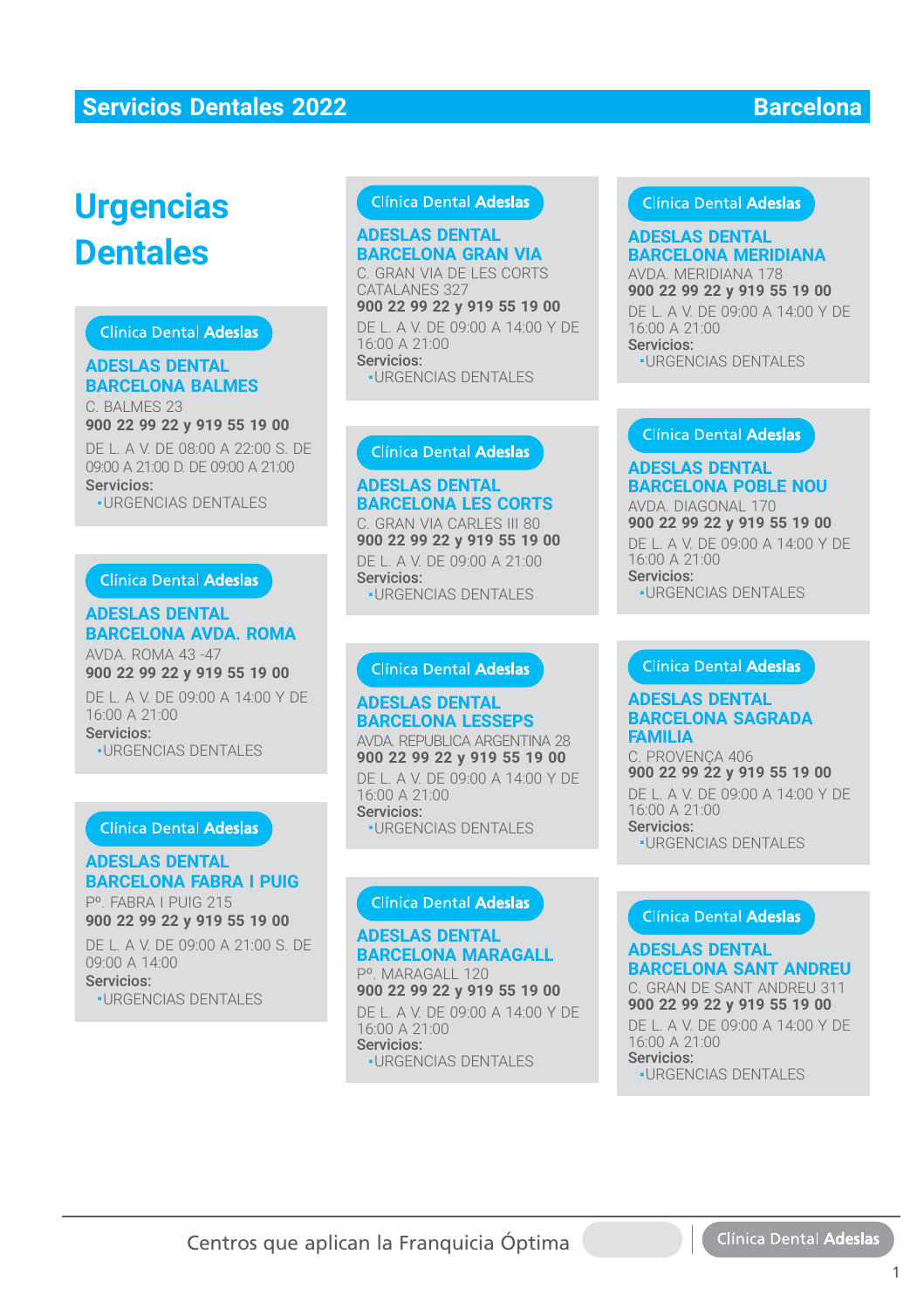# Clínica Dental Adeslas

#### **ADESLAS DENTAL BARCELONA TRAVESSERA DE GRACIA**

C. TRAVESSERA DE GRACIA 73 -79 **900 22 99 22 y 919 55 19 00** DE L. A V. DE 09:00 A 14:00 Y DE

16:00 A 21:00 Servicios<sup>.</sup> ■ URGENCIAS DENTALES **Clínica Dental Adeslas** 

#### **ADESLAS DENTAL CERDANYOLA**

AVDA. SANT ISCLE 25 AVDA. SANT ISCLE 25**900 22 99 22 y 919 55 19 00** DE L. A V. DE 09:00 A 14:00 Y DE 16:00 A 21:00 Servicios: Servicios:■ URGENCIAS DENTALES **DESLAS DENTAL**<br> **ADESLAS DENTAL 6RANOLLERS**<br>
C. JOSEP UMBERT 10<br>
C. JOSEP UMBERT 10<br>
SCANOLLERS<br>
C. JOSEP UMBERT 10<br>
SCANOLLERS<br>
C. JOSEP UMBERT 10<br>
DCAN MARGAIL 25<br>
C. JOSEP UMBERT 10<br>
Servicios:<br>
URGENCIAS DENTALES<br>
CLI

#### Clínica Dental Adeslas

#### **GRANOLLERS ADESLAS DENTAL**

**ADESLAS DENTAL ADESLAS DENTAL HOSPITALET CENTRO** RAMBLA MARINA 528 RAMBLA MARINA 528**900 22 99 22 y 919 55 19 00** DE L. A V. DE 09:00 A 14:00 Y DE DE L. A V. DE 09:00 A 14:00 Y DE

16:00 A 21:00 Servicios: Servicios:

C. JOSEP UMBERT 10 **900 22 99 22 y 919 55 19 00 900 22 99 22 y 919 55 19 00**DE L. A V. DE 09:00 A 14:00 Y DE DE L. A V. DE 09:00 A 14:00 Y DE16:00 A 21:00 Servicios: Servicios:■ URGENCIAS DENTALES

#### Clínica Dental Adeslas

#### **ADESLAS DENTAL BARCELONA VIA AUGUSTA**

C. VIA AUGUSTA 281 **900 22 99 22 y 919 55 19 00** DE L. A V. DE 09:00 A 14:00 Y DE 16:00 A 21:00 Servicios: ■ URGENCIAS DENTALES

#### Clínica Dental Adeslas

### **ADESLAS DENTAL BADALONA**

PLAZA ASSEMBLEA DE CATALUNYA 3

**900 22 99 22 y 919 55 19 00** DE L. A V. DE 9:00 A 14:00 Y DE 16:00 A 21:00 Servicios: ■ URGENCIAS DENTALES

#### Clínica Dental Adeslas

### **ADESLAS DENTAL CASTELLDEFELS**

AVDA. CONSTITUCIO 167 **900 22 99 22 y 919 55 19 00** DE L. A V. DE 09:00 A 14:00 Y DE 16:00 A 21:00 Servicios:

■ URGENCIAS DENTALES

#### **ADESLAS DENTAL CORNELLA**

C. JOAN MARAGALL 25 C. JOAN MARAGALL 25**900 22 99 22 y 919 55 19 00**

DE L. A V. DE 09:00 A 14:00 Y DE 16:00 A 21:00 Servicios: Servicios:■ URGENCIAS DENTALES

#### **ADESLAS DENTAL EL PRAT DE LLOBREGAT**

AVDA. VERGE MONTSERRAT 46 AVDA. VERGE MONTSERRAT 46**900 22 99 22 y 919 55 19 00**

DE L. A V. DE 09:00 A 14:00 Y DE 16:00 A 21:00 Servicios:

■ URGENCIAS DENTALES

#### **ADESLAS DENTAL GAVA**

RAMBLA JOAQUIM VAYREDA 53 RAMBLA JOAQUIM VAYREDA 53**900 22 99 22 y 919 55 19 00**

DE L. A V. DE 09:00 A 14:00 Y DE 16:00 A 21:00 Servicios:

■ URGENCIAS DENTALES

■ URGENCIAS DENTALES

#### **ADESLAS DENTAL HOSPITALET PUBILLA ADESLAS DENTALHOSPITALET PUBILLA CASAS**

AVDA. ISABEL LA CATOLICA 101 **900 22 99 22 y 919 55 19 00 900 22 99 22 y 919 55 19 00**DE L. A V. DE 09:00 A 14:00 Y DE DE L. A V. DE 09:00 A 14:00 Y DE16:00 A 21:00 Servicios: Servicios:■ URGENCIAS DENTALES

#### **ADESLAS DENTAL IGUALADA ADESLAS DENTAL IGUALADA**RAMBLA GENERAL VIVES 10 **900 22 99 22 y 919 55 19 00**

DE L. A V. DE 09:00 A 14:00 Y DE 16:00 A 21:00 16:00 A 21:00Servicios: ■ URGENCIAS DENTALES ■URGENCIAS DENTALES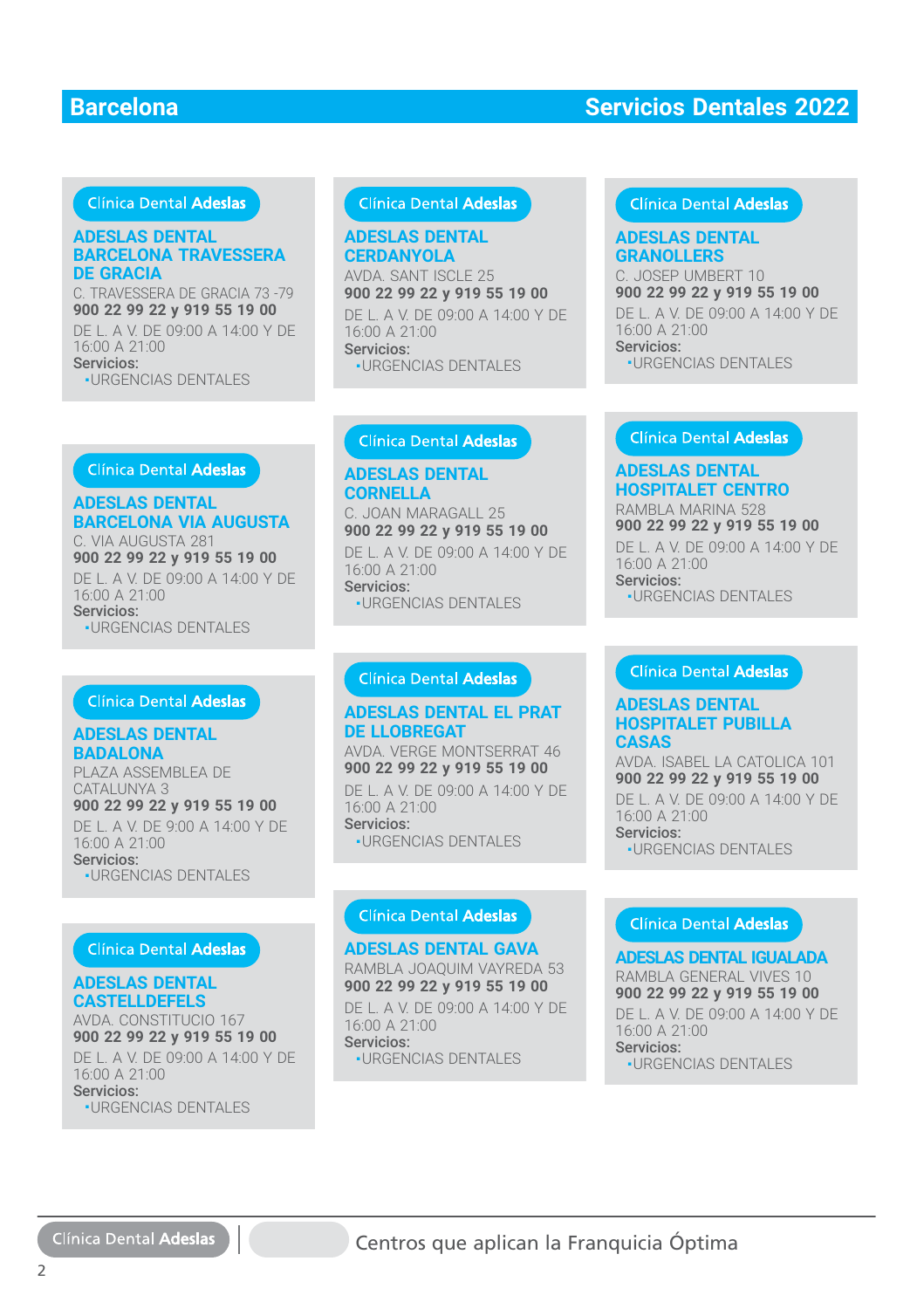### Clínica Dental Adeslas

### **ADESLAS DENTAL MANRESA**

CTA. VIC 25 CTA. VIC 25**900 22 99 22 y 919 55 19 00 900 22 99 22 y 919 55 19 00**DE L. A V. DE 09:00 A 14:00 Y DE 16:00 A 21:00 Servicios: ■ URGENCIAS DENTALES URGENCIAS DENTALES

#### Clínica Dental Adeslas

#### **ADESLAS DENTAL SABADELL**

AVDA. FRANCESC MACIA 78 AVDA. FRANCESC MACIA 78**900 22 99 22 y 919 55 19 00** DE L. A V. DE 09:00 A 14:00 Y DE 16:00 A 21:00 Servicios: **-URGENCIAS DENTALES** 

### Clínica Dental Adeslas

# **ADESLAS DENTAL MATARO**

C. LA RIERA 157 **900 22 99 22 y 919 55 19 00** DE L. A V. DE 09:00 A 14:00 Y DE<br>16:00 A 21:00 16:00 A 21:00 Servicios: Servicios:•URGENCIAS DENTALES

#### Clínica Dental Adeslas

#### **ADESLAS DENTAL MOLLET DEL VALLES**

AVDA. JAUME I 11 **900 22 99 22 y 919 55 19 00** DE L. A V. DE 09:00 A 14:00 Y DE 16:00 A 21:00 Servicios: ■ URGENCIAS DENTALES

#### **Clínica Dental Adeslas**

#### **ADESLAS DENTAL RUBI**

C. EDISON 1 ESQ ESTATUT C. EDISON 1 ESQ ESTATUT**900 22 99 22 y 919 55 19 00 900 22 99 22 y 919 55 19 00**DE L. A V. DE 09:00 A 14:00 Y DE 16:00 A 21:00 Servicios: ■ URGENCIAS DENTALES

### **ADESLAS DENTAL SANT BOI DE LLOBREGAT**

C. GIRONA 27 **900 22 99 22 y 919 55 19 00** DE L. A V. DE 09:00 A 14:00 Y DE 16:00 A 21:00 Servicios: Servicios:■ URGENCIAS DENTALES

#### **ADESLAS DENTAL SANT CUGAT**

RAMBLA CELLER 19 RAMBLA CELLER 19**900 22 99 22 y 919 55 19 00** DE L. A V. DE 09:00 A 14:00 Y DE

16:00 A 21:00 Servicios: Servicios:■ URGENCIAS DENTALES

# **ADESLAS DENTAL SANT FELIU DE LLOBREGAT**

AVDA. MONTEJURRA 41 AVDA. MONTEJURRA 41**900 22 99 22 y 919 55 19 00**

DE L. A V. DE 09:00 A 14:00 Y DE 16:00 A 21:00 Servicios: ■ URGENCIAS DENTALES

#### Clínica Dental Adeslas

# **COLOMA DE GRAMENET**

C. SANT CARLES 59 C. SANT CARLES 59**900 22 99 22 y 919 55 19 00** DE L. A V. DE 09:00 A 14:00 Y DE 16:00 A 21:00 Servicios: Servicios:

■ URGENCIAS DENTALES

#### **ADESLAS DENTAL TERRASSA**

Pº. VAPOR GRAN 43 Pº. VAPOR GRAN 43**900 22 99 22 y 919 55 19 00** DE L. A V. DE 09:00 A 14:00 Y DE 16:00 A 21:00 Servicios: Servicios:

■ URGENCIAS DENTALES

**ADESLAS DENTAL SANTE SPACE TREAT ANCHAL SANTAL SANTAL SANTAL SANTAL SANTAL SANTAL SANTAL SANTAL SANTAL SANTAL SANTAL SANTAL SANTAL SANTAL SANTAL SANTAL SANTAL SANTAL SANTAL SANTAL SANTAL SANTAL SANTAL SANTAL SANTAL SANTAL ADESLAS DENTAL VIC** C. BISBE MORGADES 39 C. BISBE MORGADES 39**900 22 99 22 y 919 55 19 00** DE L. A V. DE 09:00 A 14:00 Y DE 16:00 A 21:00 Servicios: **-URGENCIAS DENTALES** 

#### **ADESLAS DENTAL VILAFRANCA DEL PENEDES** RAMBLA NOSTRA SENYORA 23 RAMBLA NOSTRA SENYORA 23

**900 22 99 22 y 919 55 19 00**

DE L. A V. DE 09:00 A 14:00 Y DE 16:00 A 21:00 Servicios: Servicios:

■ URGENCIAS DENTALES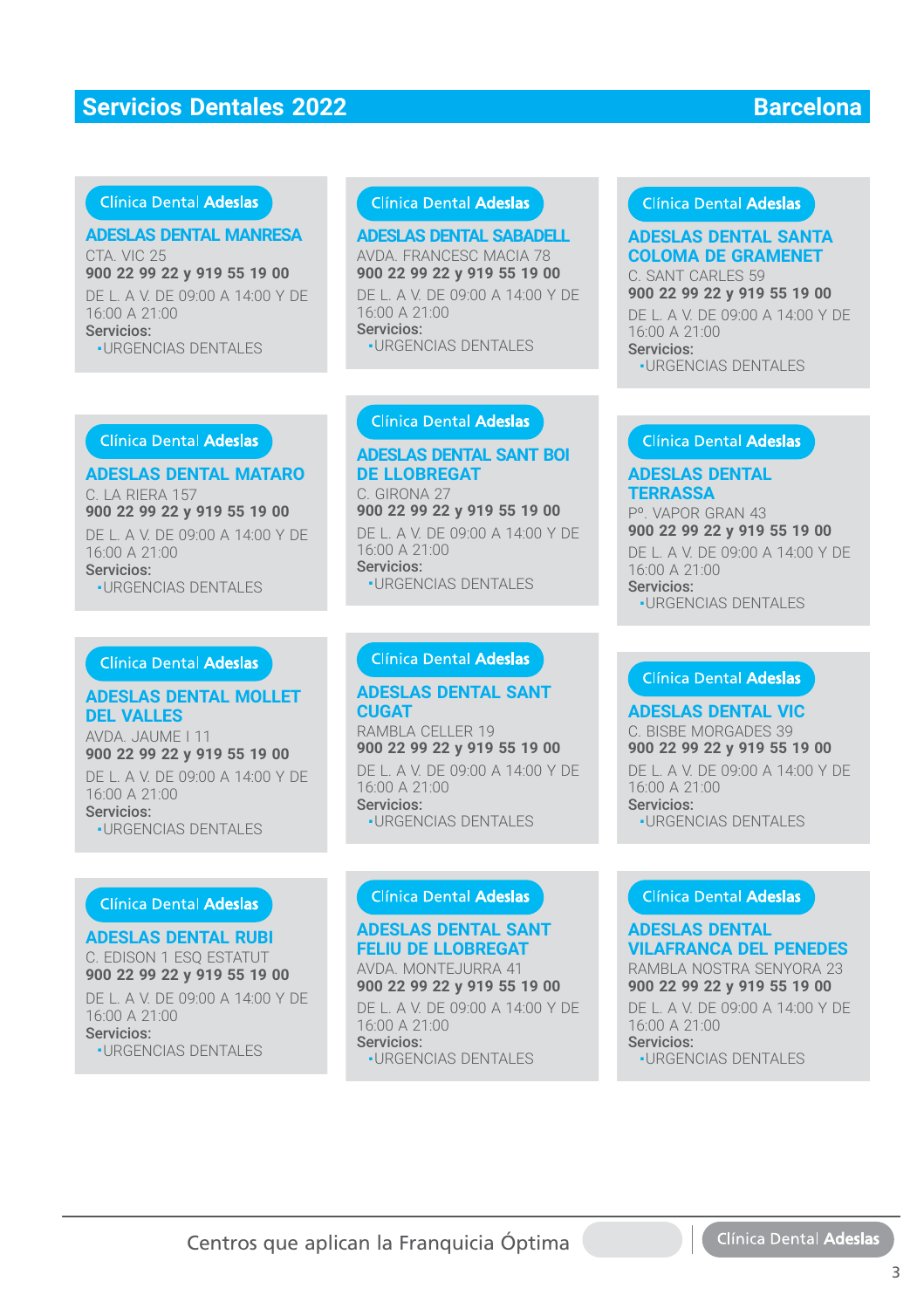#### Clínica Dental Adeslas

#### **ADESLAS DENTAL VILANOVA I LA GELTRU**

AVDA. JAUME BALMES 13 **900 22 99 22 y 919 55 19 00 900 22 99 22 y 919 55 19 00**DE L. A V. DE 09:00 A 14:00 Y DE<br>16:00 A 21:00 16:00 A 21:00 Servicios: ■ URGENCIAS DENTALES

#### **ADE CLINICA CENTRAL**

C. BRUC 103 **934 76 06 30**

SERVICIO DE CONTACTO TELEFÓNICO URGENTE 24 HORAS 365 DÍAS AL AÑO: 93 445 20 30 Servicios:

■ URGENCIAS DENTALES

#### **CLINICA ADE INSTITUT CATALÀ DENTAL**

Pº. SANT JOAN 48 BAJOS **932 31 36 50 y 932 31 12 16** DE L. A V. DE 8:30 A 20:00 H. Servicios:

■ URGENCIAS DENTALES

# **Barcelona Capital**

Clínica Dental Adeslas

# **ADESLAS DENTAL BARCELONA BALMES**

C. BALMES 23 C. BALMES 23**900 22 99 22 y 919 55 19 00**

CITA PREVIA. DE L. A V. DE 08:00 A 22:00 S. DE 09:00 A 14:00 Servicios: Servicios:

#### ■ ATM ■ATM

- •CIRUGÍA ORAL
- ENDODONCIA
- **-ESTÉTICA DENTAL**
- HIGIENE DENTAL
- IMPLANTOLOGÍA
- ODONTOLOGÍA GENERAL ֦
- ODONTOPEDIATRÍA
- ORTODONCIA ORTODONCIA
- ORTOPANTOMOGRAFÍAS ■ORTOPANTOMOGRAFÍAS■ PERIODONCIA ■
- TOMOGRAFÍA AXIAL COMPUTERIZADA (T.A.C.-SCANNER)

#### Clínica Dental Adeslas

#### **ADESLAS DENTAL BARCELONA AVDA. ROMA** AVDA. ROMA 43 -47

**900 22 99 22 y 919 55 19 00**

CITA PREVIA. DE L. A V. DE 09:00 A 14:00 Y DE 16:00 A 21:00 Servicios:

#### ■ ATM

- CIRUGÍA ORAL
- ENDODONCIA
- •ESTÉTICA DENTAL
- HIGIENE DENTAL
- IMPLANTOLOGÍA
- ODONTOLOGÍA GENERAL
- ODONTOPEDIATRÍA
- ORTODONCIA
- ORTOPANTOMOGRAFÍAS
- PERIODONCIA

#### Clínica Dental Adeslas

#### **ADESLAS DENTAL ADESLAS DENTAL BARCELONA FABRA I PUIG BARCELONA FABRA I PUIG** Pº. FABRA I PUIG 215

**900 22 99 22 y 919 55 19 00**

CITA PREVIA. DE L. A V. DE 09:00 A 21:00 S. DE 09:00 A 14:00 Servicios:

#### ■ ATM

- CIRUGÍA ORAL
- ENDODONCIA
- ESTÉTICA DENTAL
- **-HIGIENE DENTAL**
- IMPLANTOLOGÍA ■
- · ODONTOLOGÍA GENERAL
- 
- ODONTOPEDIATRÍA ■ODONTOPEDIATRÍA
- ORTODONCIA ■ORTODONCIA
- ORTOPANTOMOGRAFÍAS ■ORTOPANTOMOGRAFÍAS
- PERIODONCIA ■PERIODONCIA

#### Clínica Dental Adeslas

#### **ADESLAS DENTAL BARCELONA GRAN VIA**

C. GRAN VIA DE LES CORTS CATALANES 327

#### **900 22 99 22 y 919 55 19 00**

CITA PREVIA. DE L. A V. DE 09:00 A 14:00 Y DE 16:00 A 21:00 Servicios:

#### ■ ATM

- CIRUGÍA ORAL
- ENDODONCIA
- ESTÉTICA DENTAL
- HIGIENE DENTAL
- IMPLANTOLOGÍA
- ODONTOLOGÍA GENERAL
- ODONTOPEDIATRÍA
- ORTODONCIA
- 
- ORTOPANTOMOGRAFÍAS
- PERIODONCIA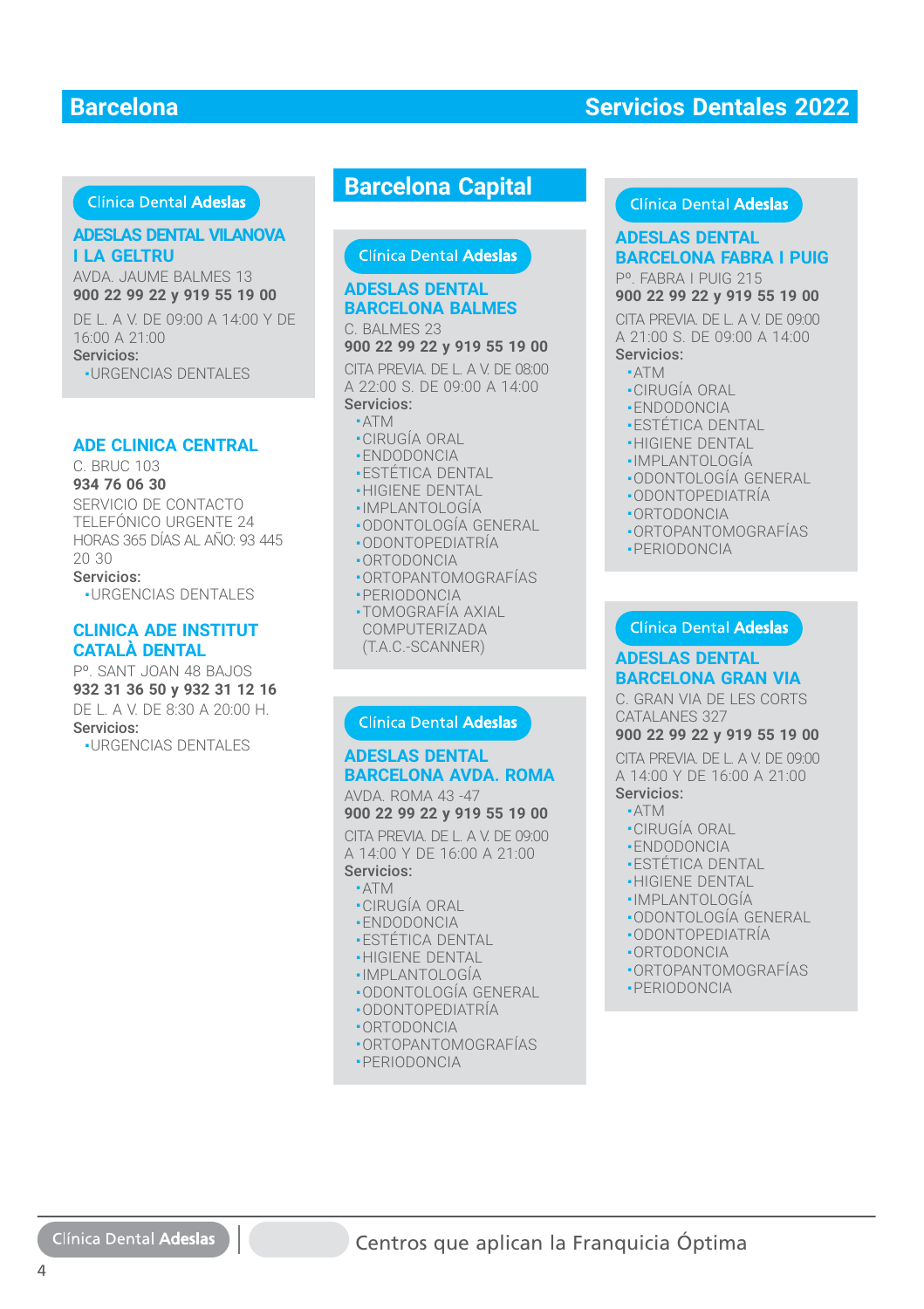#### Clínica Dental Adeslas

# **ADESLAS DENTAL ADESLAS DENTAL BARCELONA LES CORTS BARCELONA LES CORTS**

C. GRAN VIA CARLES III 80 **900 22 99 22 y 919 55 19 00**

CITA PREVIA. DE L. A V. DE 09:00 A 21:00

- Servicios: ■ ATM
- 
- CIRUGÍA ORAL ■ ENDODONCIA
- ESTÉTICA DENTAL
- 
- **-HIGIENE DENTAL** -IMPLANTOLOGÍA
- 
- ODONTOLOGÍA GENERAL ■
- ODONTOPEDIATRÍA ■ODONTOPEDIATRÍA
- ORTODONCIA ■ORTODONCIA
- ORTOPANTOMOGRAFÍAS ■ORTOPANTOMOGRAFÍAS
- PERIODONCIA ■PERIODONCIA

# **ADESLAS DENTAL BARCELONA LESSEPS BARCELONA LESSEPS**

AVDA. REPUBLICA ARGENTINA 28 **900 22 99 22 y 919 55 19 00**

CITA PREVIA. DE L. A V. DE 09:00 A 14:00 Y DE 16:00 A 21:00 Servicios: **DESLAS DENTAL**<br> **ADESLAS DENTAL**<br> **ARCELONA LES CORTS**<br> **BARCELONA MARCALL 120**<br> **DO 22 99 22 y 919 55 19 00 900 22 99 22 y 919 19**<br>
TA PREVIAL DE LA V. DE 09:00 0174 PREVIA DE LA V.<br>
21:00 0174 PEAN DE LA V. DE 09:00 017

- ATM
- CIRUGÍA ORAL
- ENDODONCIA
- ESTÉTICA DENTAL
- HIGIENE DENTAL
- IMPLANTOLOGÍA
- •ODONTOLOGÍA GENERAL
- ODONTOPEDIATRÍA ■
- ORTODONCIA ■
- ORTOPANTOMOGRAFÍAS ■
- PERIODONCIA

## Clínica Dental Adeslas

# **BARCELONA MARAGALL**

Pº. MARAGALL 120 **900 22 99 22 y 919 55 19 00**

CITA PREVIA. DE L. A V. DE 09:00 A 14:00 Y DE 16:00 A 21:00 Servicios: **DESLAS DENTAL**<br> **ADESLAS DENTAL**<br> **ARRAGALL 120**<br> **ADESLAS DENTAL**<br> **BARCELONA MARAGALL BARCELONA POBI**<br>
(14:00 Y DE 16:00 A 21:00<br>
(14:00 Y DE 16:00 A 21:00<br>
(14:00 Y DE 16:00 A 21:00<br>
(14:00 Y DE 16:00 A 21:00<br>
A 4:00 Y

#### ■ ATM

- -ATM<br>•CIRUGÍA ORAL<br>•ENDODONCIA
- ENDODONCIA
- $\textcolor{red}{\bullet}$  ESTETICA DENTAL
- HIGIENE DENTAL
- IMPLANTOLOGÍA
- ODONTOLOGÍA GENERAL
- ODONTOPEDIATRÍA
- ORTODONCIA
- ORTOPANTOMOGRAFÍAS ■ PERIODONCIA
- 

#### **ADESLAS DENTAL BARCELONA MERIDIANA BARCELONA MERIDIANA**

AVDA. MERIDIANA 178 **900 22 99 22 y 919 55 19 00**

CITA PREVIA. DE L. A V. DE 09:00 A 14:00 Y DE 16:00 A 21:00 Servicios:

- ATM
- CIRUGÍA ORAL
- ENDODONCIA
- •ENDODONCIA<br>•ESTÉTICA DENTAL<br>•HIGIENE DENTAL
- **-HIGIENE DENTAL**
- IMPLANTOLOGÍA ■IMPLANTOLOGÍA
- ODONTOLOGÍA GENERAL ■ODONTOLOGÍA GENERAL
- ODONTOPEDIATRÍA ■ODONTOPEDIATRÍA
- ORTODONCIA ■ORTODONCIA
- ORTOPANTOMOGRAFÍAS ORTOPANTOMOGRAFÍAS

# ■ PERIODONCIA

#### Clínica Dental Adeslas

# **BARCELONA POBLE NOU BARCELONA POBLE NOU ADESLAS DENTAL**

AVDA. DIAGONAL 170 **900 22 99 22 y 919 55 19 00**

CITA PREVIA. DE L. A V. DE 09:00 A 14:00 Y DE 16:00 A 21:00 Servicios:

### ■ ATM

- CIRUGÍA ORAL
- ENDODONCIA
- ESTÉTICA DENTAL
- **-HIGIENE DENTAL**
- ·IMPLANTOLOGÍA
- ODONTOLOGÍA GENERAL ■
- ODONTOPEDIATRÍA ■ODONTOPEDIATRÍA
- ORTODONCIA ■ORTODONCIA
- ORTOPANTOMOGRAFÍAS ■ORTOPANTOMOGRAFÍAS
- PERIODONCIA ■PERIODONCIA

#### **ADESLAS DENTAL ADESLAS DENTAL BARCELONA SAGRADA BARCELONA SAGRADA FAMILIA FAMILIA**

C. PROVENÇA 406 C. PROVENÇA 406

**900 22 99 22 y 919 55 19 00 900 22 99 22 y 919 55 19 00**

CITA PREVIA. DE L. A V. DE 09:00 CITA PREVIA. DE L. A V. DE 09:00 A 14:00 Y DE 16:00 A 21:00 A 14:00 Y DE 16:00 A 21:00

#### Servicios: Servicios:

- ATM ATM
- CIRUGÍA ORAL CIRUGÍA ORAL
- ENDODONCIA ENDODONCIA
- ESTÉTICA DENTAL ESTÉTICA DENTAL
- HIGIENE DENTAL HIGIENE DENTAL
- IMPLANTOLOGÍA IMPLANTOLOGÍA
- ODONTOLOGÍA GENERAL ODONTOLOGÍA GENERAL
- ODONTOPEDIATRÍA ODONTOPEDIATRÍA
- ORTODONCIA ORTODONCIA
- ORTOPANTOMOGRAFÍAS ORTOPANTOMOGRAFÍAS
- PERIODONCIA PERIODONCIA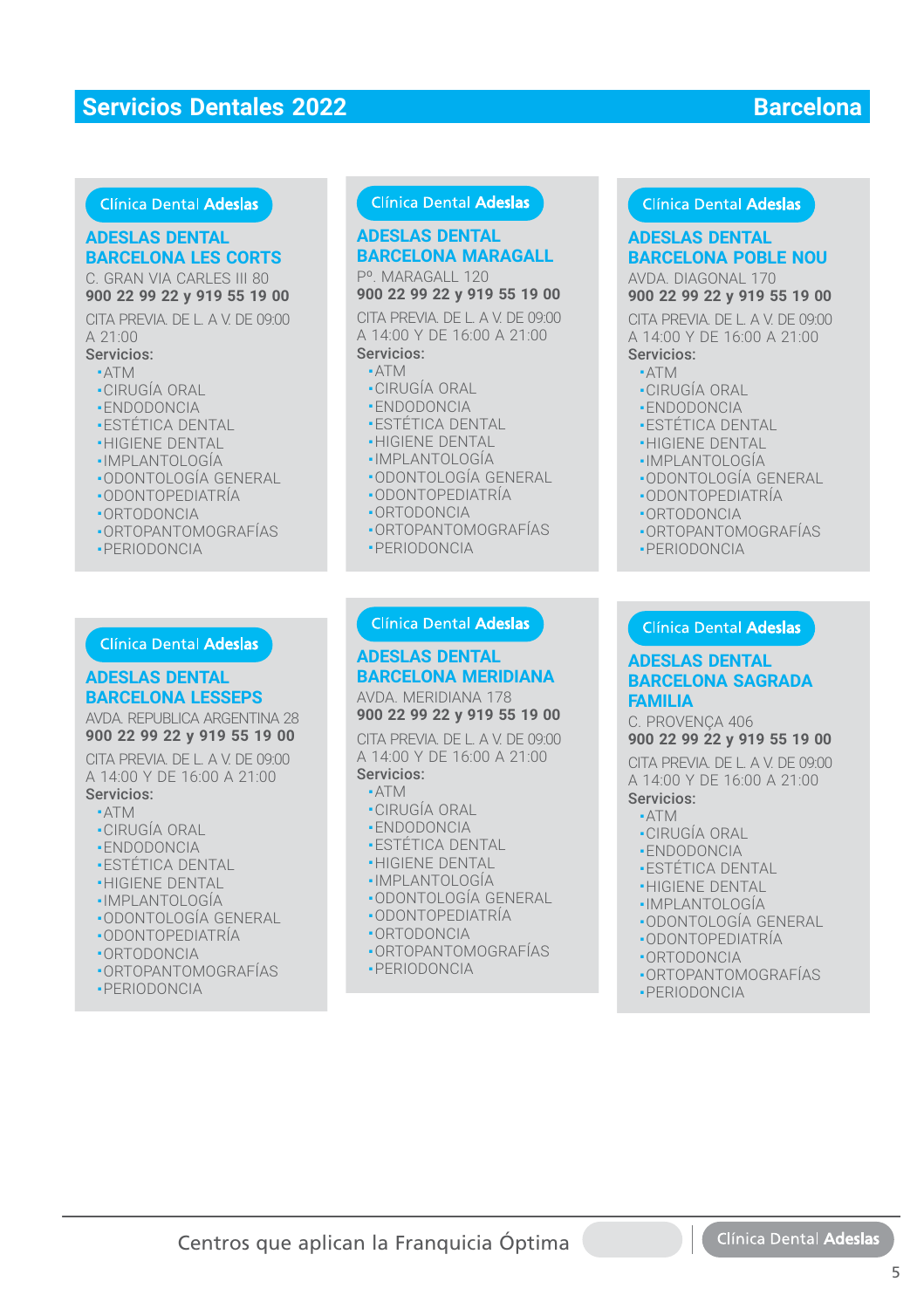### Clínica Dental Adeslas

#### **ADESLAS DENTAL**

# **BARCELONA SANT ANDREU**

C. GRAN DE SANT ANDREU 311 **900 22 99 22 y 919 55 19 00**

CITA PREVIA. DE L. A V. DE 09:00 A 14:00 Y DE 16:00 A 21:00 Servicios:

#### ■ ATM

- CIRUGÍA ORAL
- ENDODONCIA
- ESTÉTICA DENTAL
- HIGIENE DENTAL
- IMPLANTOLOGÍA
- ODONTOLOGÍA GENERAL
- ODONTOPEDIATRÍA
- ORTODONCIA
- ORTOPANTOMOGRAFÍAS
- PERIODONCIA

#### Clínica Dental Adeslas

#### **ADESLAS DENTAL BARCELONA TRAVESSERA ADESLAS DENTALBARCELONA TRAVESSERA DE GRACIA**

C. TRAVESSERA DE GRACIA 73 -79 C. TRAVESSERA DE GRACIA 73 -79 **900 22 99 22 y 919 55 19 00 900 22 99 22 y 919 55 19 00**

CITA PREVIA. DE L. A V. DE 09:00 CITA PREVIA. DE L. A V. DE 09:00A 14:00 Y DE 16:00 A 21:00A 14:00 Y DE 16:00 A 21:00

- Servicios: Servicios:
- ATM ATM
- CIRUGÍA ORAL CIRUGÍA ORAL
- ENDODONCIA ENDODONCIA
- ESTÉTICA DENTAL ESTÉTICA DENTAL
- HIGIENE DENTAL HIGIENE DENTAL
- IMPLANTOLOGÍA IMPLANTOLOGÍA
- ODONTOLOGÍA GENERAL ODONTOLOGÍA GENERAL
- ODONTOPEDIATRÍA ODONTOPEDIATRÍA
- ORTODONCIA ORTODONCIA
- ORTOPANTOMOGRAFÍAS ORTOPANTOMOGRAFÍAS
- PERIODONCIA PERIODONCIA

#### Clínica Dental Adeslas

#### **ADESLAS DENTAL BARCELONA VIA AUGUSTA** C. VIA AUGUSTA 281

**900 22 99 22 y 919 55 19 00**

CITA PREVIA. DE L. A V. DE 09:00 A 14:00 Y DE 16:00 A 21:00 Servicios:

#### ■ ATM

- CIRUGÍA ORAL
- ENDODONCIA
- ESTÉTICA DENTAL
- HIGIENE DENTAL
- IMPLANTOLOGÍA
- ODONTOLOGÍA GENERAL
- ODONTOPEDIATRÍA
- ORTODONCIA
- ORTOPANTOMOGRAFÍAS
- PERIODONCIA

#### **ADE CLINICA CENTRAL**

C. BRUC 103 **934 76 06 30** CITA PREVIA. DE L. A V. DE 08:00 A 21:00 S. DE 09:00 A 14:00 Servicios:

## ■ IMPLANTOLOGÍA

- ODONTOLOGÍA GENERAL
- ORTODONCIA
- PERIODONCIA

#### **DR. BARRADO GUTIÉRREZ, CARLOS**

C. CONSELL DE CENT 194 **933 23 07 02** CITA PREVIA. Servicios:

- IMPLANTOLOGÍA
- ODONTOLOGÍA GENERAL ■ PERIODONCIA

#### **INCADEN**

Pº. SANT JOAN 48 PLT BX **932 31 36 50** CITA PREVIA. Servicios: ■ IMPLANTOLOGÍA

- ODONTOLOGÍA GENERAL
- ORTODONCIA
- PERIODONCIA

# **Barcelona Provincia**

#### **ABRERA**

#### **CLÍNICA DENTAL BATIDENT**

PL. DE LES OLIVERES 5 PLT BJ. **937 70 15 10** CITA PREVIA.

#### Servicios:

- ODONTOLOGÍA GENERAL
- ODONTOPEDIATRÍA
- ORTODONCIA
- PERIODONCIA

#### **ARENYS DE MAR**

#### **CLINICA RESTREPO**

Pº. XIFRE 1 PLT ENT PTA 3 **937 95 73 82**

CITA PREVIA.

#### Servicios:

- IMPLANTOLOGÍA
- ODONTOLOGÍA GENERAL
- ORTODONCIA
- PERIODONCIA

#### **PUNT DENTAL ARENYS**

C. RIFRA BISBE POL 3 PIT LOC **937 92 36 91**

CITA PREVIA.

- Servicios:
- IMPLANTOLOGÍA
- ODONTOLOGÍA GENERAL
- ORTODONCIA
- PERIODONCIA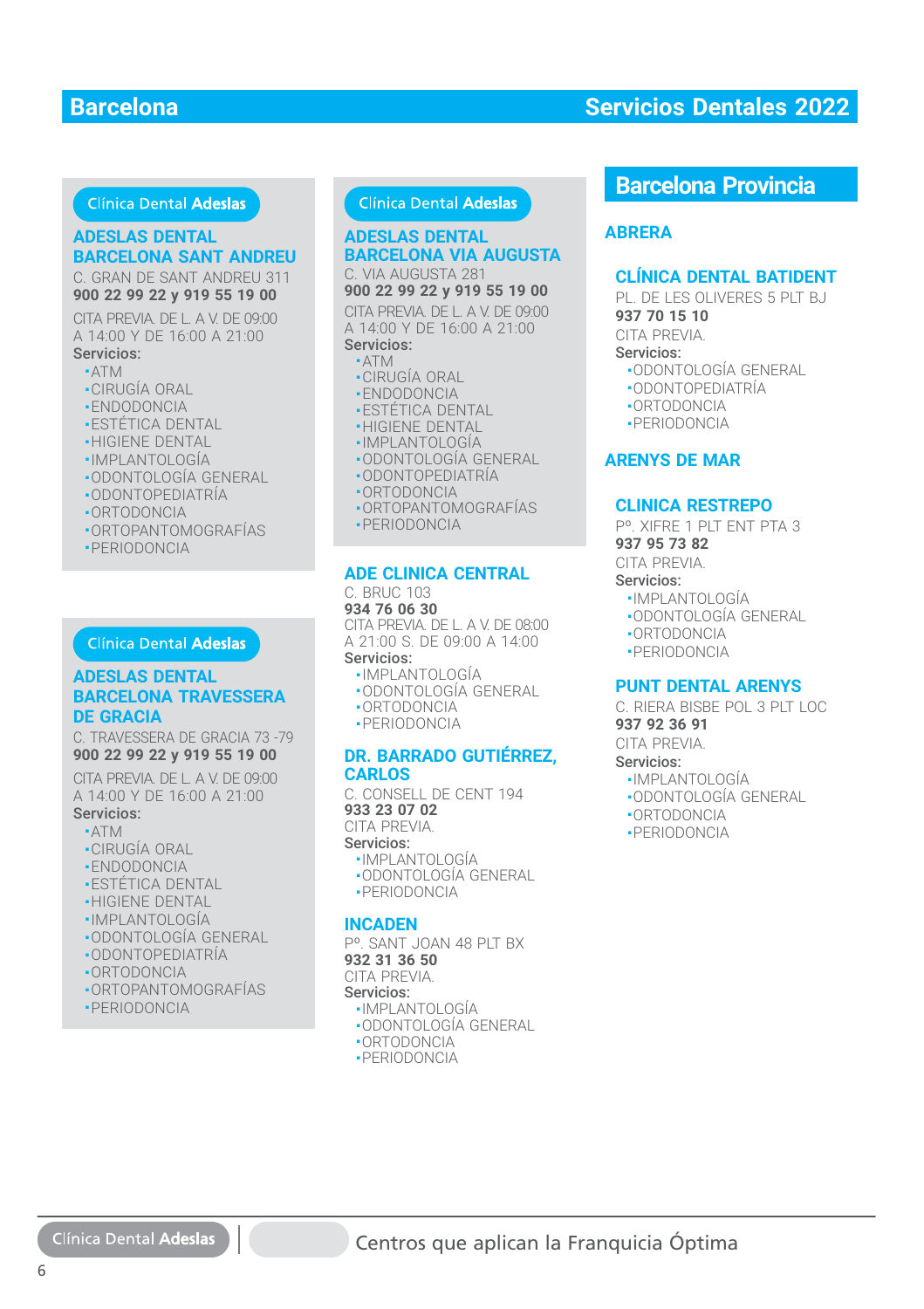#### **BADALONA**

### Clínica Dental Adeslas

#### **ADESLAS DENTAL BADALONA**

PL. ASSEMBLEA CATALUNYA 3 **900 22 99 22 y 919 55 19 00 900 22 99 22 y 919 55 19 00**

CITA PREVIA. DE L. A V. DE 09:00 A 14:00 Y DE 16:00 A 21:00 Servicios: Servicios:

- ATM ■
- CIRUGÍA ORAL
- ENDODONCIA
- **-ESTÉTICA DENTAL**
- HIGIENE DENTAL
- IMPLANTOLOGÍA IMPLANTOLOGÍA
- ODONTOLOGÍA GENERAL ■ODONTOLOGÍA GENERAL
- ODONTOPEDIATRÍA
- ORTODONCIA
- ORTOPANTOMOGRAFÍAS
- PERIODONCIA

#### **BARBERA DEL VALLES**

#### **CLINICA DENTAL ART**

Pº. DOCTOR MORAGAS 216 PLT ENT PTA 2

**937 18 29 29**

CITA PREVIA. Servicios:

- IMPLANTOLOGÍA
- ODONTOLOGÍA GENERAL
- ODONTOPEDIATRÍA
- ORTODONCIA
- PERIODONCIA

#### **CLINICA DENTAL DR. CARLOS RYMER VALLEJO**

RDA EST 40 PLT BJ **937 29 15 74** CITA PREVIA. Servicios:

- IMPLANTOLOGÍA
- ODONTOLOGÍA GENERAL
- ORTODONCIA
- PERIODONCIA

### **BEGUES**

#### **CLÍNICA BEGUES NOVADENT**

C. TEODORO BOSCH 7 BL ESC PTL C **936 39 20 00**

CITA PREVIA.

Servicios:

- IMPLANTOLOGÍA
- ODONTOLOGÍA GENERAL
- ODONTOPEDIATRÍA
- ORTODONCIA
- PERIODONCIA

#### **BERGA**

#### **CENTRE DENTAL BERGA**

C. GRAN VIA 99 PIT BX **938 22 20 55** CITA PREVIA. Servicios:

- IMPLANTOLOGÍA
- ODONTOLOGÍA GENERAL
- ODONTOPEDIATRÍA ■ ORTODONCIA
- PERIODONCIA
- 

### **CALAF**

#### **CLÍNICA DENTAL ALTA SEGARRA**

Pº. RAVAL SANT JAUME 35 PTL BIS PLT BJ **938 68 13 07**

CITA PREVIA.

- Servicios:
	- IMPLANTOLOGÍA
	- ODONTOLOGÍA GENERAL
	- ODONTOPEDIATRÍA
	- ORTODONCIA
	- PERIODONCIA

#### **CALDES DE MONTBUI**

#### **CLÍNICA DENTAL AYUSO & SCHISANO**

C. AVEL·LI XALABARDER 17 **938 66 55 06**

CITA PREVIA.

Servicios:

Centros que aplican la Franquicia Óptima

- IMPLANTOLOGÍA
- ODONTOLOGÍA GENERAL ■ ODONTOPEDIATRÍA
- ORTODONCIA
- PERIODONCIA

#### **CLÍNICA DENTAL DRA. TORRENT \_ CALDES**

PL. ESGLESIA 5 ESC A PLT 1 PTA 4 **938 65 26 53** CITA PREVIA. Servicios:

- IMPLANTOLOGÍA
- ODONTOLOGÍA GENERAL
- PERIODONCIA

#### **CARDONA**

#### **CENTRE DENTAL CARDONA**

C. FIRA 6 PLT BX

**938 68 40 18**

CITA PREVIA.

- Servicios: ■ IMPLANTOLOGÍA
	-
	- ODONTOLOGÍA GENERAL
	- ODONTOPEDIATRÍA
	- ORTODONCIA
	- PERIODONCIA

### **CASTELLAR DEL VALLES**

#### **CLÍNICA DENTAL PARK CASTELLAR**

C. PORTUGAL 1 LOCAL 1 **937 14 21 95**

CITA PREVIA. Servicios:

- 
- ODONTOLOGÍA GENERAL ■ ODONTOPEDIATRÍA
- PERIODONCIA

#### **DENTA VALLES**

C. BARCELONA 5 BL LOC PTL 2 **937 15 89 10**

CITA PREVIA.

#### Servicios:

■ IMPLANTOLOGÍA

■ PERIODONCIA

■ ODONTOLOGÍA GENERAL ■ ORTODONCIA

7

Clínica Dental Adesla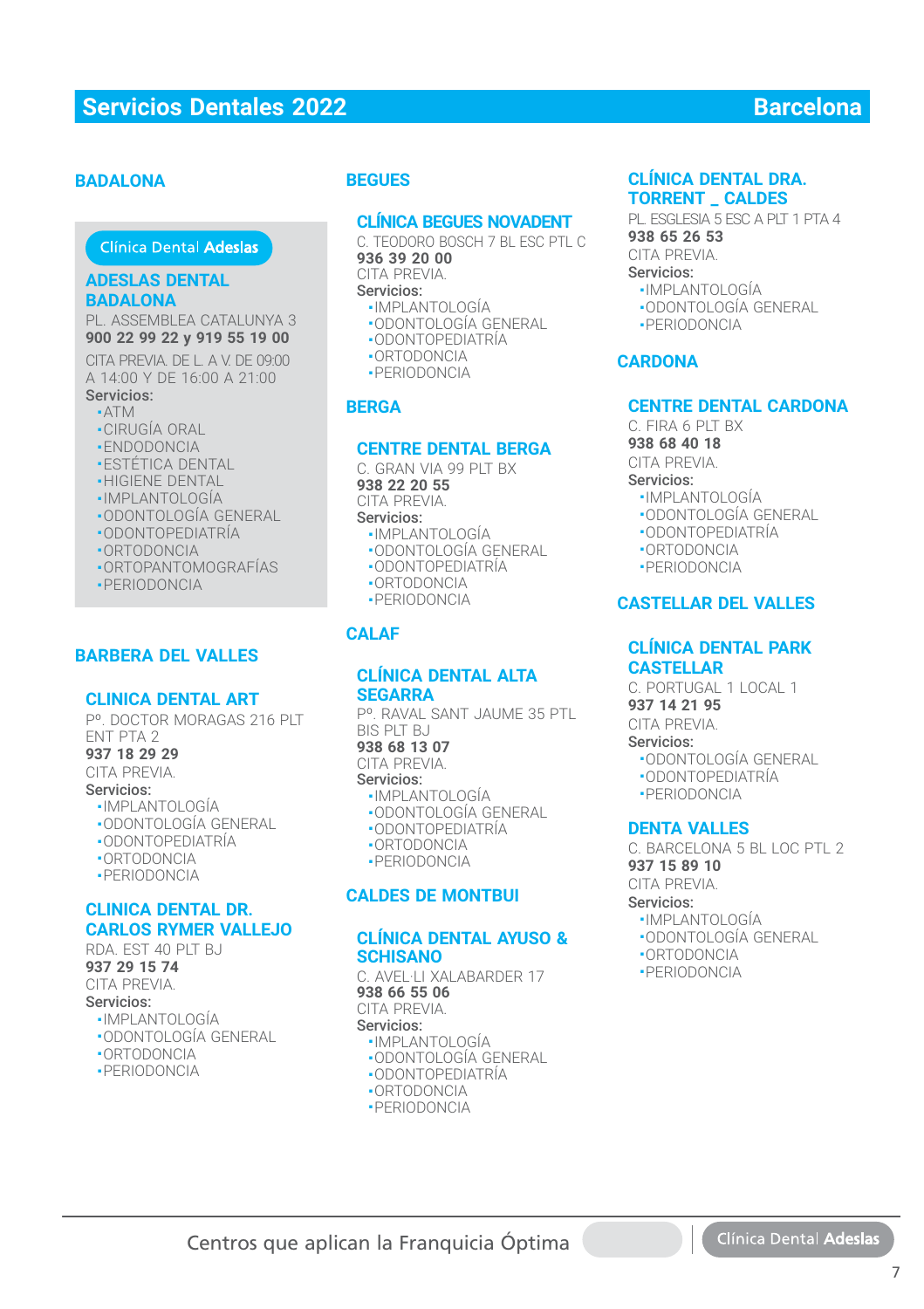# **CASTELLDEFELS**

#### **ADESLAS DENTAL CASTELLDEFELS**

AVDA. CONSTITUCIO 167 AVDA. CONSTITUCIO 167<br>**900 22 99 22 y 919 55 19 00**<br>CITA PREVIA. DE L. A V. DE 09:00

CITA PREVIA. DE L. A V. DE 09:00 A 14:00 Y DE 16:00 A 21:00 Servicios:

- ATM
- CIRUGÍA ORAL
- ENDODONCIA ■ENDODONCIA
- ESTÉTICA DENTAL
- HIGIENE DENTAL
- IMPLANTOLOGÍA
- ODONTOLOGÍA GENERAL ODONTOLOGÍA GENERAL
- ODONTOPEDIATRÍA ■ODONTOPEDIATRÍA
- ORTODONCIA
- ORTOPANTOMOGRAFÍAS
- PERIODONCIA

## **CERDANYOLA DEL VALLES**

#### **ADESLAS DENTAL ADESLAS DENTALCERDANYOLA**

AVDA. SANT ISCLE 25 **900 22 99 22 y 919 55 19 00**

CITA PREVIA. DE L. A V. DE 09:00 A 14:00 Y DE 16:00 A 21:00 Servicios: Servicios:

- ATM ■
- CIRUGÍA ORAL
- ENDODONCIA
- **-ESTÉTICA DENTAL**
- HIGIENE DENTAL ■HIGIENE DENTAL
- IMPLANTOLOGÍA ■
- ODONTOLOGÍA GENERAL
- ODONTOPEDIATRÍA
- ORTODONCIA
- ORTOPANTOMOGRAFÍAS
- PERIODONCIA

### **CLINICA DENTAL MART**

C. CASANOVA 7 PIT BJ **936 50 28 50** CITA PREVIA. Servicios:

- IMPLANTOLOGÍA
- ODONTOLOGÍA GENERAL
- ORTODONCIA
- PERIODONCIA

# **CORNELLA DE LLOBREGAT**

### **ADESLAS DENTAL CORNELLA**

C. JOAN MARAGALL 25 **900 22 99 22 y 919 55 19 00**

CITA PREVIA. DE L. A V. DE 09:00 CITA PREVIA. DE L. A V. DE 09:00<br>A 14:00 Y DE 16:00 A 21:00

### Servicios: Servicios:

- ATM ■■
- CIRUGÍA ORAL
- ENDODONCIA
- **-ESTÉTICA DENTAL**
- HIGIENE DENTAL
- IMPLANTOLOGÍA
- ODONTOLOGÍA GENERAL
- ODONTOPEDIATRÍA
- ORTODONCIA
- ORTOPANTOMOGRAFÍAS
- PERIODONCIA

### **EL MASNOU**

#### **DR. CLAVILLÉ INGLES**

■ORTOPANTOMOGRAFÍAS**CORBERA DE LLOBREGAT** C. SANT MIQUEL 28 BL LOC **935 55 63 64** CITA PREVIA. Servicios: ■ ORTODONCIA

#### **CLINICA DENTAL BELL\_DENT**

C. ROSA SENSAT 8 BL LOC PTL 3 **935 40 56 10** CITA PREVIA. Servicios:

- IMPLANTOLOGÍA
- ODONTOLOGÍA GENERAL
- ODONTOPEDIATRÍA
- ORTODONCIA
- PERIODONCIA

#### **TREDIC CLINICA DENTAL**

C. ITALIA 1 **935 55 52 53** CITA PREVIA. Servicios:

- IMPLANTOLOGÍA
- ODONTOLOGÍA GENERAL
- ODONTOPEDIATRÍA
- PERIODONCIA

#### **EL PRAT DE LLOBREGAT**

#### Clínica Dental Adeslas

#### **ADESLAS DENTAL EL PRAT DE LLOBREGAT**

AVDA. VERGE MONTSERRAT 46 **900 22 99 22 y 919 55 19 00**

CITA PREVIA. DE L. A V. DE 09:00 A 14:00 Y DE 16:00 A 21:00 Servicios:

# ■ ATM

- CIRUGÍA ORAL
- ENDODONCIA
- ESTÉTICA DENTAL
- HIGIENE DENTAL
- IMPLANTOLOGÍA
- ODONTOLOGÍA GENERAL
- ODONTOPEDIATRÍA
- ORTODONCIA
- ORTOPANTOMOGRAFÍAS
- PERIODONCIA
- 

### **ESPARREGUERA**

#### **CENTRE MÈDIC CREU BLAVA**

C. VIA DEL MIL·LENARI 6 PLT BJ **937 77 63 53** CITA PREVIA. Servicios: ■ ODONTOLOGÍA GENERAL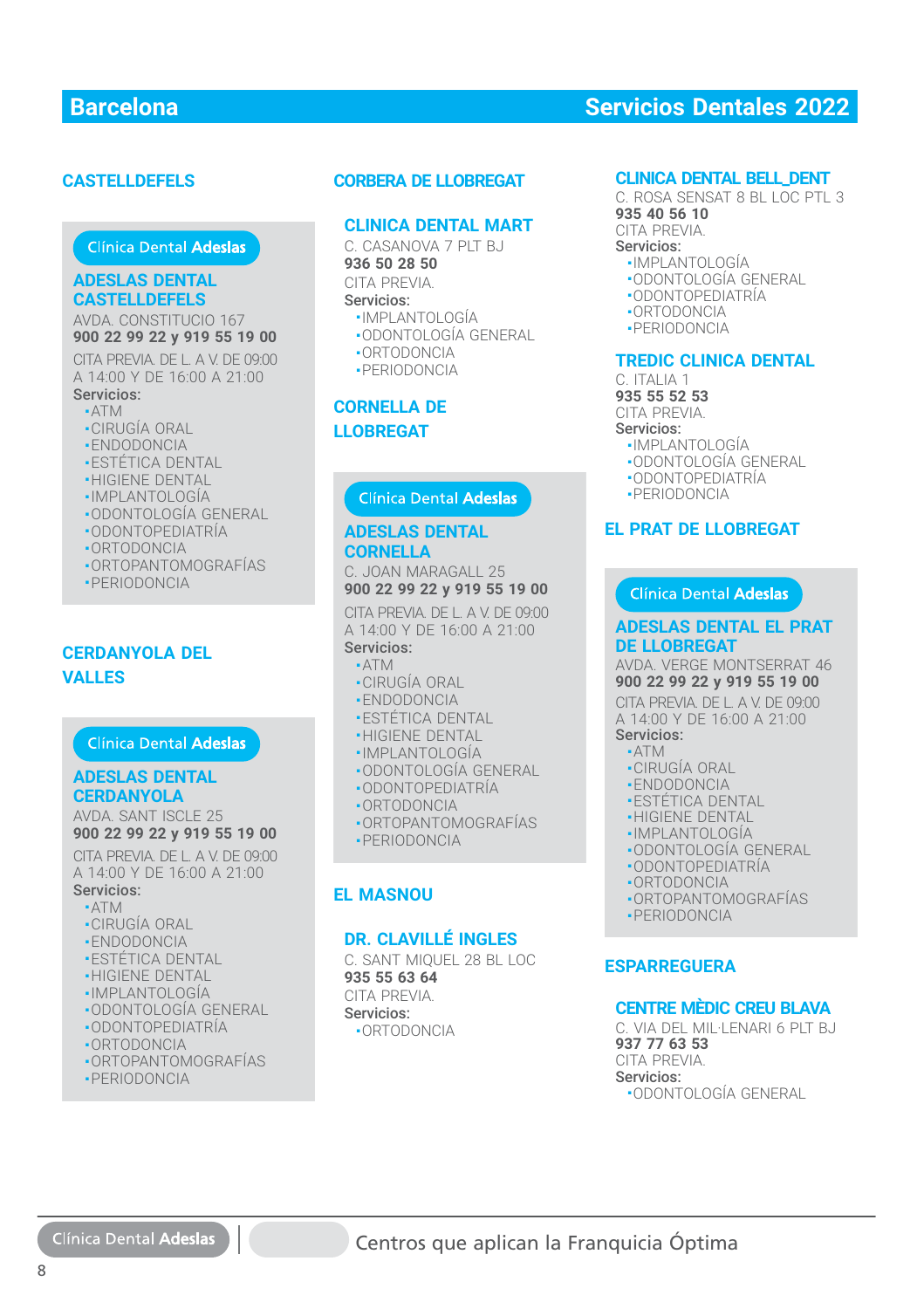### **ESPLUGUES DE LLOBREGAT**

#### **DR. CANO ROMERO, TEO**

C. MESTRE JOAN CORRALES 67 PLT ENT PTA 4 **933 72 36 65**

# CITA PREVIA.

# Servicios:

- 
- IMPLANTOLOGÍA
- ODONTOLOGÍA GENERAL ■ ODONTOPEDIATRÍA
- 
- ORTODONCIA
- PERIODONCIA

### **GAVA**

#### Clínica Dental Adeslas

#### **ADESLAS DENTAL GAVA**

RAMBLA JOAQUIM VAYREDA 53 **900 22 99 22 y 919 55 19 00**

CITA PREVIA. DE L. A V. DE 09:00 A 14:00 Y DE 16:00 A 21:00 Servicios:

- $\triangle$ TM
- CIRUGÍA ORAL
- ENDODONCIA
- ESTÉTICA DENTAL
- HIGIENE DENTAL
- IMPLANTOLOGÍA
- ODONTOLOGÍA GENERAL
- ODONTOPEDIATRÍA
- ORTODONCIA
- ORTOPANTOMOGRAFÍAS
- PERIODONCIA

#### **GRANOLLERS**

# Clínica Dental Adeslas

### **ADESLAS DENTAL GRANOLLERS**

C. JOSEP UMBERT 10 **900 22 99 22 y 919 55 19 00**

CITA PREVIA. DE L. A V. DE 09:00 A 14:00 Y DE 16:00 A 21:00 Servicios:

### ■ ATM

- •ATM<br>•CIRUGÍA ORAL
- ENDODONCIA ■ENDODONCIA
- ESTÉTICA DENTAL
- HIGIENE DENTAL<br>• HIGIENE DENTAL<br>• IMPI ANTOLOGÍA
- IMPLANTOLOGÍA
- ODONTOLOGÍA GENERAL
- ODONTOPEDIATRÍA
- ORTODONCIA
- ORTOPANTOMOGRAFÍAS ■■ORTOPANTOMOGRAFÍAS
- PERIODONCIA PERIODONCIA

#### **MEDICAL SERVICES ACTIVITA**

C. JOAN PRIM 136

**938 40 17 02** CITA PREVIA.

Servicios:

- IMPLANTOLOGÍA
- ODONTOLOGÍA GENERAL
- ODONTOPEDIATRÍA
- ORTODONCIA
- PERIODONCIA

## **IGUALADA**

#### Clínica Dental Adeslas

### **ADESLAS DENTAL IGUALADA ADESLAS DENTAL IGUALADA**

RAMBLA GENERAL VIVES 10

#### **900 22 99 22 y 919 55 19 00**

CITA PREVIA. DE L. A V. DE 09:00 A 14:00 Y DE 16:00 A 21:00 Servicios:

- $-ATM$
- CIRUGÍA ORAL  $\frac{1}{1}$
- ENDODONCIA
- ESTÉTICA DENTAL
- HIGIENE DENTAL
- IMPLANTOLOGÍA
- ODONTOLOGÍA GENERAL
- ODONTOPEDIATRÍA
- ORTODONCIA
- ORTOPANTOMOGRAFÍAS
- PERIODONCIA

# **L HOSPITALET DE LLOBREGAT**

#### Clínica Dental Adeslas

# **ADESLAS DENTAL ADESLAS DENTAL HOSPITALET CENTRO HOSPITALET CENTRO**

RAMBLA MARINA 528 RAMBLA MARINA 528 **900 22 99 22 y 919 55 19 00 900 22 99 22 y 919 55 19 00** CITA PREVIA. DE L. A V. DE 09:00 CITA PREVIA. DE L. A V. DE 09:00 A 14:00 Y DE 16:00 A 21:00 A 14:00 Y DE 16:00 A 21:00 Servicios: Servicios:

- ATM ATM
- CIRUGÍA ORAL CIRUGÍA ORAL
- ENDODONCIA ENDODONCIA
- ESTÉTICA DENTAL ESTÉTICA DENTAL
- HIGIENE DENTAL ■HIGIENE DENTAL
- IMPLANTOLOGÍA ■IMPLANTOLOGÍA
- ODONTOLOGÍA GENERAL ■ODONTOLOGÍA GENERAL
- ODONTOPEDIATRÍA ■ODONTOPEDIATRÍA
- ORTODONCIA ■ORTODONCIA
- ORTOPANTOMOGRAFÍAS ■ORTOPANTOMOGRAFÍAS
- PERIODONCIA ■PERIODONCIA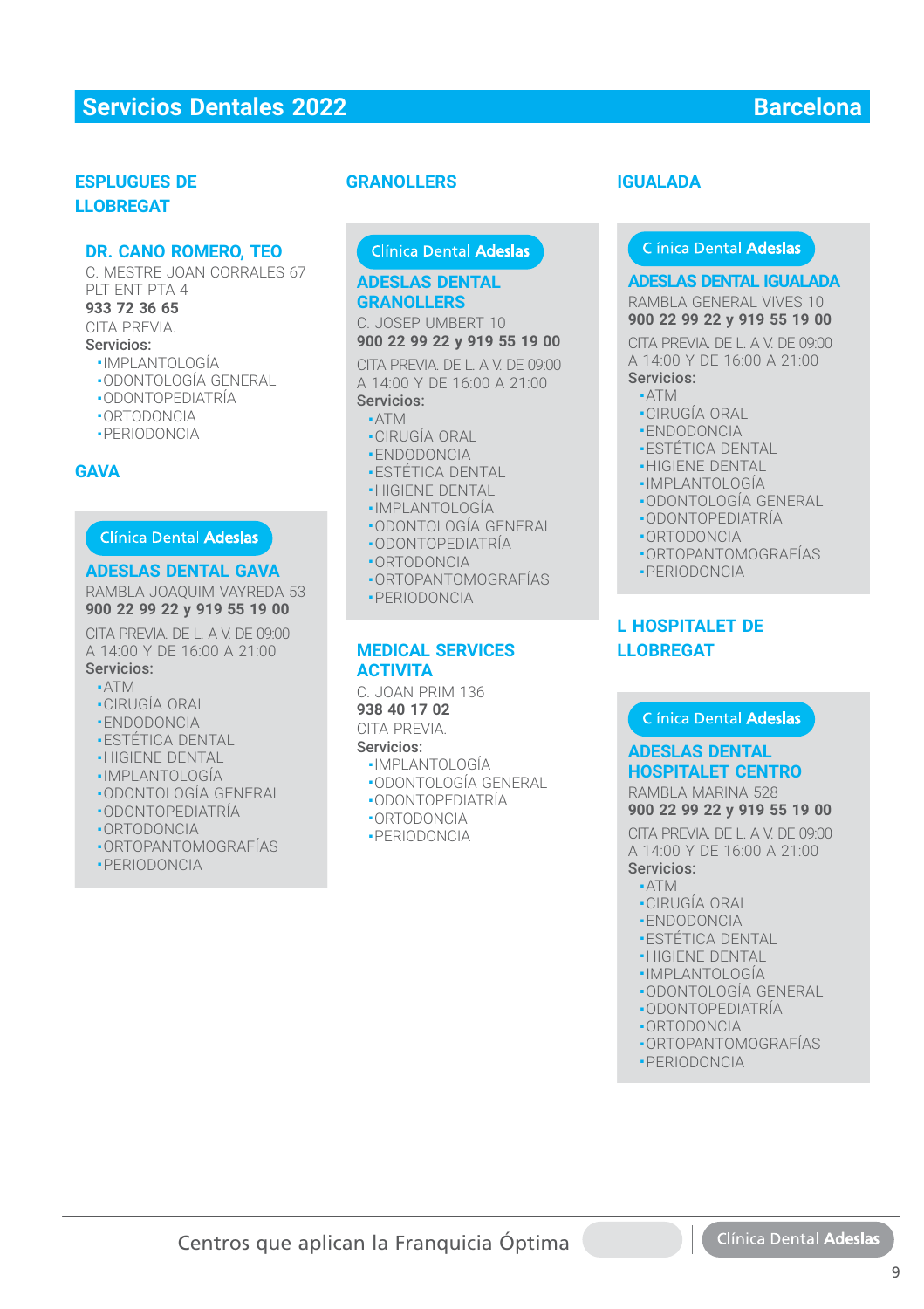### Clínica Dental Adeslas

#### **ADESLAS DENTAL HOSPITALET PUBILLA CASAS CASAS**

AVDA. ISABEL LA CATOLICA 101 **900 22 99 22 y 919 55 19 00 900 22 99 22 y 919 55 19 00**

CITA PREVIA. DE L. A V. DE 09:00 A 14:00 Y DE 16:00 A 21:00 A 14:00 Y DE 16:00 A 21:00

# Servicios:

- ATM ATM
- CIRUGÍA ORAL
- ENDODONCIA ENDODONCIA
- ESTÉTICA DENTAL
- HIGIENE DENTAL HIGIENE DENTAL
- IMPLANTOLOGÍA ■
- ODONTOLOGÍA GENERAL ODONTOLOGÍA GENERAL
- ODONTOPEDIATRÍA ■
- ORTODONCIA ORTODONCIA
- ORTOPANTOMOGRAFÍAS ■ORTOPANTOMOGRAFÍAS
- PERIODONCIA

# **LA LLAGOSTA**

#### **CLÍNICA DENTAL LA LLAGOSTA**

C. JAUME BALMES 1 BAJOS **935 60 63 80** CITA PREVIA. Servicios: ■ IMPLANTOLOGÍA ■ ODONTOLOGÍA GENERAL

- ODONTOPEDIATRÍA
- ORTODONCIA
- PERIODONCIA

## **LA ROCA DEL VALLES**

#### **CLÍNICA DENTAL LA ROCA**

C. DE DALT (ALCALDE SADURNI PUJADAS) 13 BAIXOS **938 42 10 30** CITA PREVIA. Servicios: ■ IMPLANTOLOGÍA ■ ODONTOLOGÍA GENERAL ■ ODONTOPEDIATRÍA ■ ORTODONCIA

■ PERIODONCIA

### **MALGRAT DE MAR**

#### **CLINICA DENTAL CATAR**

C. DESCLAPERS 6 **937 61 90 88** CITA PREVIA.

#### Servicios:

- IMPLANTOLOGÍA
- ODONTOLOGÍA GENERAL
- ORTODONCIA
- PERIODONCIA

#### **MANRESA**

# Clínica Dental Adeslas

# **ADESLAS DENTAL MANRESA**

CTA. VIC 25

# **900 22 99 22 y 919 55 19 00**

CITA PREVIA. DE L. A V. DE 09:00 A 14:00 Y DE 16:00 A 21:00 Servicios:

#### ■ ATM

- CIRUGÍA ORAL
- ENDODONCIA
- **-ESTÉTICA DENTAL**
- **-HIGIENE DENTAL**
- IMPLANTOLOGÍA
- ODONTOLOGÍA GENERAL
- ODONTOPEDIATRÍA
- ORTODONCIA
- ORTOPANTOMOGRAFÍAS
- PERIODONCIA

### **CLÍNICA DENTAL FOLCH\_CARO**

AVDA. TUDELA 21 BAIXOS **938 77 13 43**

CITA PREVIA.

#### Servicios:

- IMPLANTOLOGÍA
- ODONTOLOGÍA GENERAL
- ORTODONCIA

#### **MARTORELL**

#### **CENTRE MÉDICO ESMA**

AVDA, CAMI FONDO 16 PLT BX **937 74 07 62**

CITA PREVIA.

### Servicios:

- IMPLANTOLOGÍA
- ODONTOLOGÍA GENERAL
- ORTODONCIA
- PERIODONCIA

# **CLINICA DENTAL MART**

C. DOCTOR TRUETA 1 PLT BY **937 74 05 63**

# CITA PREVIA.

Servicios:

- 
- IMPLANTOLOGÍA ■ ODONTOLOGÍA GENERAL
- 
- ORTODONCIA
- PERIODONCIA

### **MATARO**

#### **Clínica Dental Adeslas**

#### **ADESLAS DENTAL MATARO**

C. LA RIERA 157 **900 22 99 22 y 919 55 19 00**

CITA PREVIA. DE L. A V. DE 09:00 A 14:00 Y DE 16:00 A 21:00

# Servicios:

#### ■ ATM

- CIRUGÍA ORAL
- ENDODONCIA
- •ENDODONCIA<br>•ESTÉTICA DENTAL<br>•HIGIENE DENTAL
- HIGIENE DENTAL
- IMPLANTOLOGÍA
- 
- ODONTOLOGÍA GENERAL
- ODONTOPEDIATRÍA ■■
- ORTODONCIA
- ORTOPANTOMOGRAFÍAS
- PERIODONCIA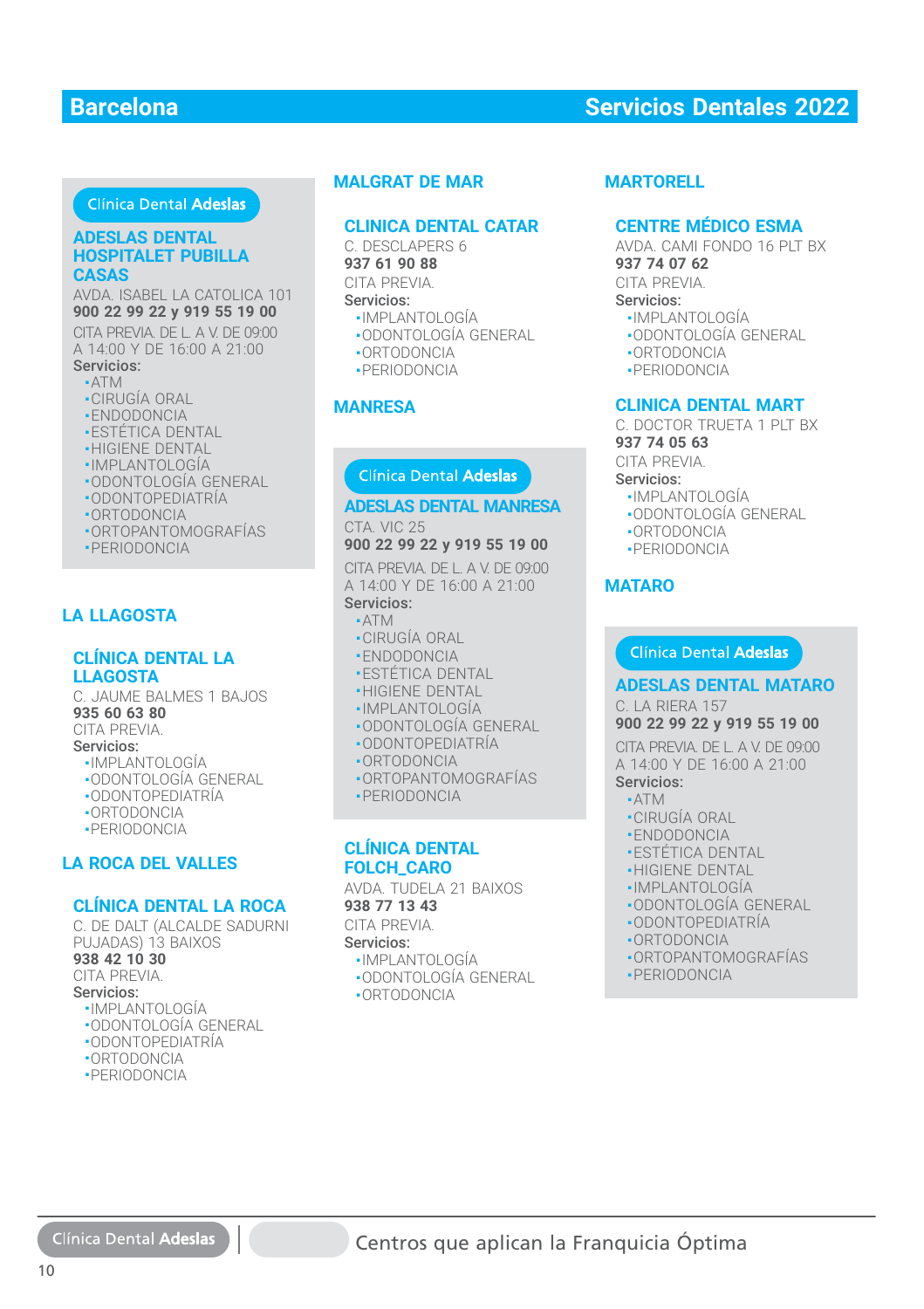#### **DR. MARMOL MASTRANGELO, PABLO JOSÉ**

CA. RAL 377 PIT ENTL PTA 2 **937 55 30 95** CITA PREVIA. Servicios:

# ■ IMPLANTOLOGÍA

- ODONTOLOGÍA GENERAL
- ODONTOPEDIATRÍA
- ORTODONCIA
- PERIODONCIA

#### **MOLINS DE REI**

#### **DR. CIRACH GELABERT, RAMÓN**

C. RAFAEL DE CASANOVA 16 **936 68 48 13**

CITA PREVIA.

#### Servicios:

- IMPLANTOLOGÍA
- ODONTOLOGÍA GENERAL
- ODONTOPEDIATRÍA
- ORTODONCIA
- PERIODONCIA

### **CLÍNICA DENTAL LAGRANJA**

RAMBLA GRANJA 8 BL LOC PTL 3 **936 68 91 74** CITA PREVIA. Servicios: ■ IMPLANTOLOGÍA ■ ODONTOLOGÍA GENERAL

■ PERIODONCIA

#### **MOLLET DEL VALLES**

## Clínica Dental Adeslas

#### **ADESLAS DENTAL MOLLET ADESLAS DENTAL MOLLET DEL VALLES DEL VALLES**

#### AVDA. JAUME I 11 **900 22 99 22 y 919 55 19 00**

CITA PREVIA. DE L. A V. DE 09:00 A 14:00 Y DE 16:00 A 21:00 Servicios:

- ATM ATM
- CIRUGÍA ORAL CIRUGÍA ORAL
- ENDODONCIA ENDODONCIA
- ESTÉTICA DENTAL ESTÉTICA DENTAL
- HIGIENE DENTAL HIGIENE DENTAL
- IMPLANTOLOGÍA ■IMPLANTOLOGÍA
- ODONTOLOGÍA GENERAL ■ODONTOLOGÍA GENERAL
- ODONTOPEDIATRÍA ■ODONTOPEDIATRÍA
- ORTODONCIA ■ORTODONCIA
- ORTOPANTOMOGRAFÍAS ■ORTOPANTOMOGRAFÍAS
- PERIODONCIA ■

#### **MONTCADA I REIXAC**

#### **DRA. CASTELLA SATORRA, MINERVA**

C. COLON 10 PIT BX **935 64 47 93** CITA PREVIA. Servicios: ■ ODONTOLOGÍA GENERAL ■ ORTODONCIA

#### **CLINICA DENTAL MONTCADA PUNT**

C. PFP VENTURA 3 PLT BX PTA 1 **931 80 67 50** CITA PREVIA. Servicios: ■ IMPLANTOLOGÍA

- ODONTOLOGÍA GENERAL
- ORTODONCIA
- 
- PERIODONCIA

### **OLESA DE MONTSERRAT**

#### **CLÍNICA DENTAL DR. A. HERNÁNDEZ MARTÍN**

C. ANSELM CLAVE 27 BL LOC PLT 1 PTA 3 **937 78 37 28** CITA PREVIA. Servicios: ■ IMPLANTOLOGÍA ■ ODONTOLOGÍA GENERAL

■ PERIODONCIA

#### **PALLEJA**

#### **CENTRO DENTAL Y ORTODONCIA DRES. LOPEZ**

RDA. SANTA FULALIA 3 PIT BX

- **936 63 15 84** CITA PREVIA.
- Servicios:
	- IMPLANTOLOGÍA
	- ODONTOLOGÍA GENERAL
	- ODONTOPEDIATRÍA
	- ORTODONCIA
	- PERIODONCIA
	-

### **PALMA DE CERVELLO**

#### **CLÍNICA DENTAL RICARD TRAYTER**

AVDA. CATALUNYA 52 PIT BX PTA<sub>2</sub>

**936 72 00 53**

CITA PREVIA. Servicios:

- IMPLANTOLOGÍA
- ODONTOLOGÍA GENERAL
- ODONTOPEDIATRÍA
- ORTODONCIA
- PERIODONCIA

#### **PARETS DEL VALLES**

#### **CLINICA DENTAL ODONTOPIERA**

AVDA. PEDRA DEL DIABLE 2 **935 62 39 04** CITA PREVIA.

# Servicios:

- IMPLANTOLOGÍA ■ ODONTOLOGÍA GENERAL
- ODONTOPEDIATRÍA
- ORTODONCIA
- PERIODONCIA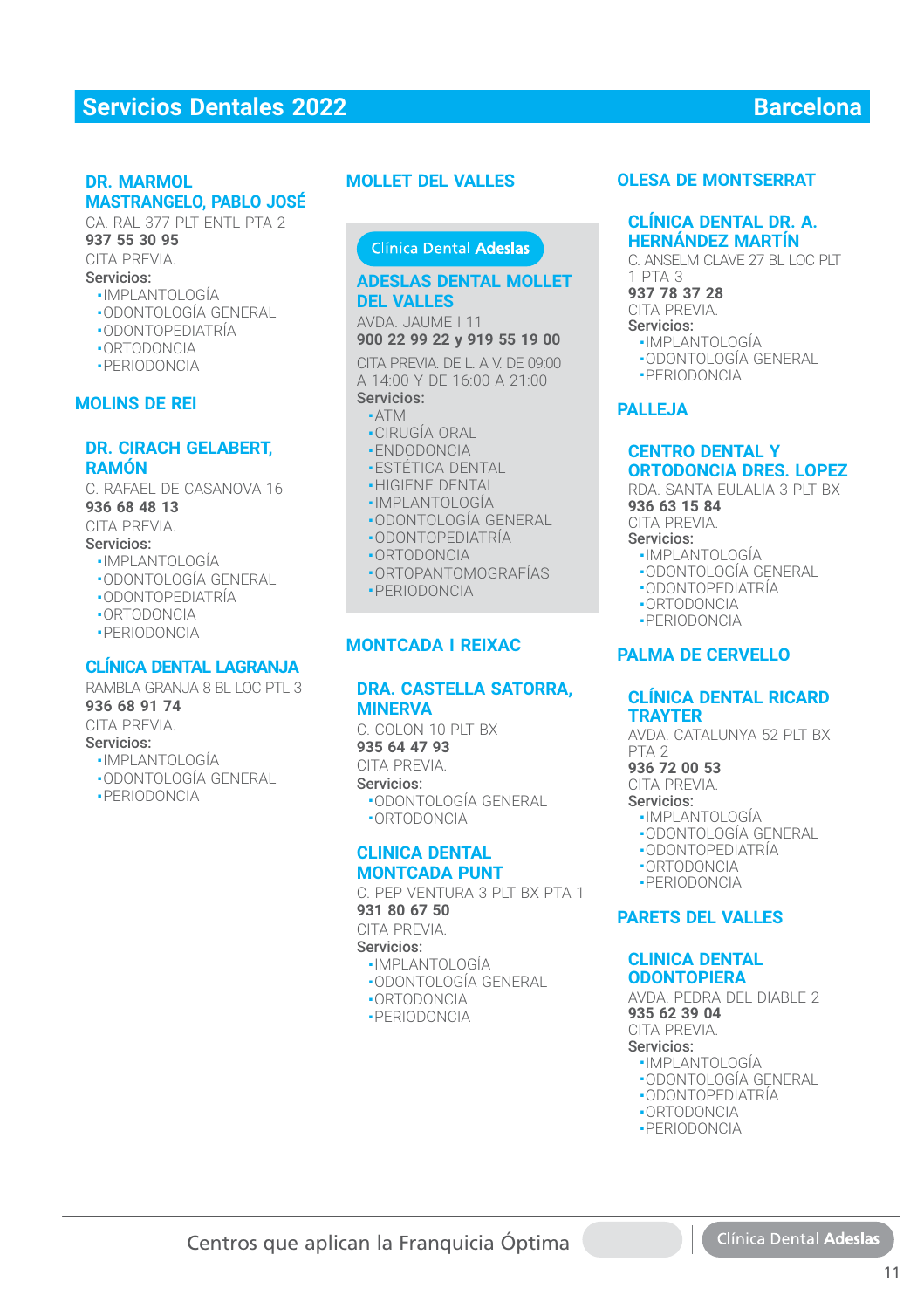### **DENTAL SANT MARTI**

C. FRA FRANCESC D´EIXIMENIS  $14$  PIT R I **935 73 00 71** CITA PREVIA. Servicios: ■ IMPLANTOLOGÍA

- ODONTOLOGÍA GENERAL
- ODONTOPEDIATRÍA
- ORTODONCIA
- PERIODONCIA
- 

#### **PINEDA DE MAR**

#### **CENTRE MÈDIC PINEDA DE MAR**

AVDA. MONTSERRAT 33 **937 67 22 22** CITA PREVIA. Servicios: ■ IMPLANTOLOGÍA ■ ODONTOLOGÍA GENERAL

- ODONTOPEDIATRÍA ■ PERIODONCIA
- 

### **POLINYA**

#### **CLÍNICA DENTAL KIRA FRANCH**

RAMBLA DE RAFAEL CASANOVA 2 PLT BX **937 13 36 16** CITA PREVIA. Servicios: ■ IMPLANTOLOGÍA ■ ODONTOLOGÍA GENERAL ■ ODONTOPEDIATRÍA ■ ORTODONCIA

- PERIODONCIA
- 

# **PREMIA DE MAR**

#### **CLINICA DENTAL BALDOVI**

PL. DE LES SARDANES BL LOC PTL 4 **937 52 12 49** CITA PREVIA. Servicios: ■ IMPLANTOLOGÍA ■ ODONTOLOGÍA GENERAL ■ ODONTOPEDIATRÍA

- ORTODONCIA
- PERIODONCIA

#### **DR. SERRA MUÑOZ, ALEJANDRO**

C. GRAN VIA DE LLUIS COMPANYS 154 PLT ENT PTA 3

# **937 52 52 84**

CITA PREVIA. Servicios:

- IMPLANTOLOGÍA
- ODONTOLOGÍA GENERAL
- ODONTOPEDIATRÍA
- ORTODONCIA
- PERIODONCIA

# **RIPOLLET**

#### **FATAS DENTAL**

RAMBLA DE SANT JORDI 57 LOCAL **936 92 68 11** CITA PREVIA. Servicios: **R. SERRA MUNOZ, SABADELL<br>
ERAN VADE LIUIS COMPANYS<br>
GRAN VADE LIUIS COMPANYS<br>
37 52 52 84<br>
PILI ENT PTA 3<br>
TA PREVIA.<br>
-IMPLANTOLOGÍA GENERAL<br>
-ODONTODORCIA GENERAL<br>
-ODONTOPEDIATRÍA<br>
-ODONTOPEDIATRÍA<br>
-CODONTOPEDIATRÍA<br>** 

- IMPLANTOLOGÍA
- ODONTOLOGÍA GENERAL
- ORTODONCIA
- PERIODONCIA

### **RUBI**

#### **ADESLAS DENTAL RUBI**

C. EDISON 1 ESQ ESTATUT **900 22 99 22 y 919 55 19 00**

CITA PREVIA DE L. A V. DE 09:00. A 14:00 Y DE 16:00 A 21:00 Servicios:

- ATM ■ CIRUGÍA ORAL
- ENDODONCIA
- **-ESTÉTICA DENTAL**
- **-HIGIENE DENTAL**
- IMPLANTOLOGÍA
- ODONTOLOGÍA GENERAL :<br>·IMPLANTOLOGÍA<br>·ODONTOLOGÍA GEN<br>·ODONTOPEDIATRÍA
- ODONTOPEDIATRÍA
- ORTODONCIA ■ORTODONCIA
- ORTOPANTOMOGRAFÍAS ■ORTOPANTOMOGRAFÍAS
- PERIODONCIA

#### **ADESLAS DENTAL SABADELL**

AVDA. FRANCESC MACIA 78 **900 22 99 22 y 919 55 19 00**

#### CITA PREVIA. DE L. A V. DE 09:00 CITA PREVIA. DE L. A V. DE 09:00A 14:00 Y DE 16:00 A 21:00

Servicios:

- ATM
- CIRUGÍA ORAL
- ENDODONCIA
- ESTÉTICA DENTAL
- HIGIENE DENTAL
- IMPLANTOLOGÍA
- ODONTOLOGÍA GENERAL
- ODONTOPEDIATRÍA
- ORTODONCIA
- ORTOPANTOMOGRAFÍAS ֦֧֦֧֦֧֦֧֦֧֦֧֦֧֦֧֦֧֦֧֦֧֦֧֦֧֪֦֧ׅ֧֚֚֚֚֚֡֝֝֬֜֓֞֓
- PERIODONCIA

#### **SANIDENT ASSOCIATS**

AVDA. MATADEPERA 141 BL LOC **937 15 66 00**

CITA PREVIA.

- Servicios:
- IMPLANTOLOGÍA
- ODONTOLOGÍA GENERAL
- ORTODONCIA

# **SANT ANDREU DE LA BARCA**

#### **CLÍNICA DENTAL PUIG & BALDRICH**

C. SANT JOSEP ORIOL 2 BL LOC PTL<sub>1</sub>

#### **936 53 50 03**

CITA PREVIA.

- Servicios:
- IMPLANTOLOGÍA
- ODONTOLOGÍA GENERAL
- ODONTOPEDIATRÍA
- PERIODONCIA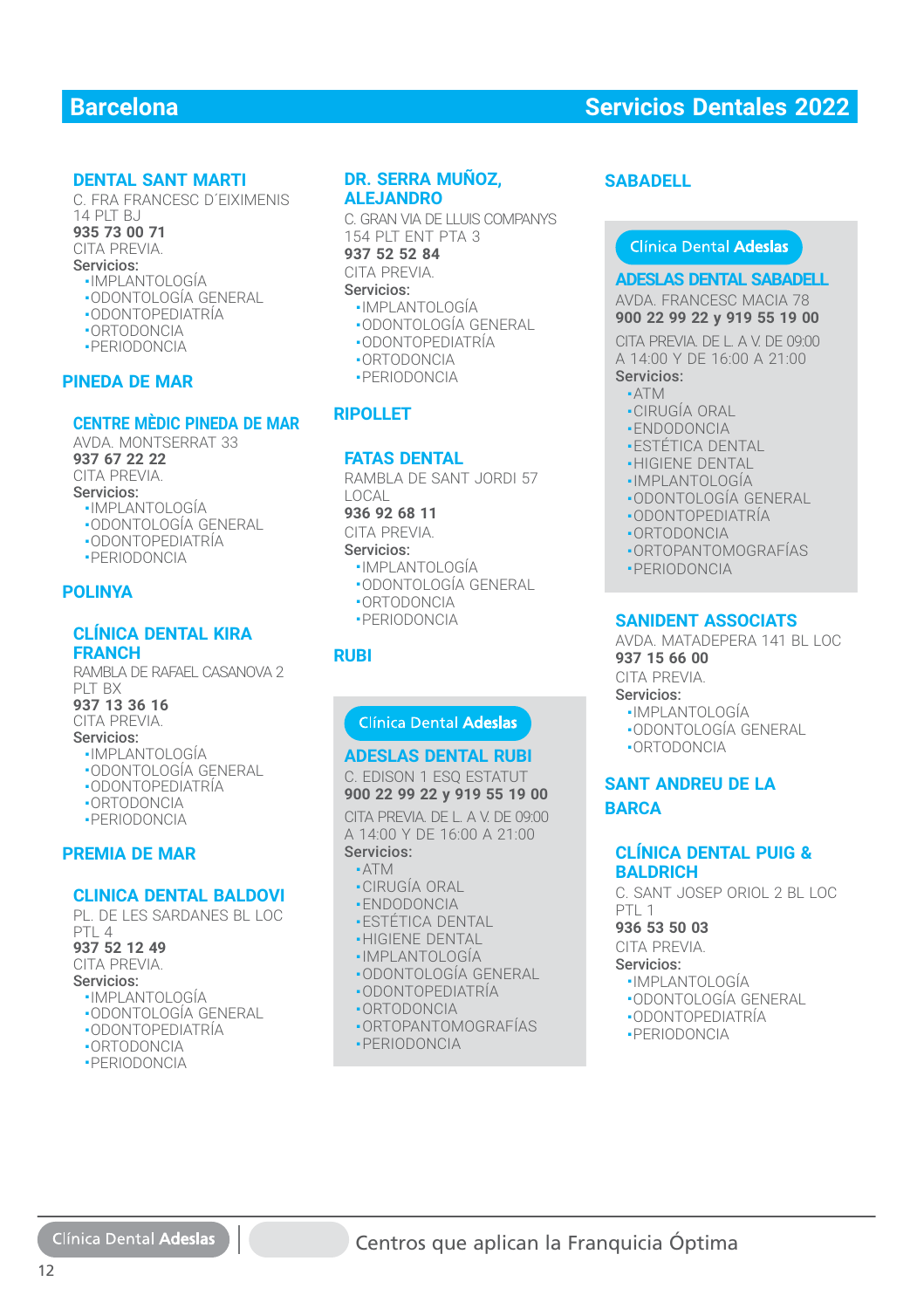#### **SANT BOI DE LLOBREGAT**

#### Clínica Dental Adeslas

#### **ADESLAS DENTAL SANT BOI DE LLOBREGAT DE LLOBREGAT**

C. GIRONA 27 C. GIRONA 27**900 22 99 22 y 919 55 19 00 900 22 99 22 y 919 55 19 00**

CITA PREVIA. DE L. A V. DE 09:00 CITA PREVIA. DE L. A V. DE 09:00<br>A 14:00 Y DE 16:00 A 21:00 Servicios: Servicios:

# ■ ATM ■ ATM

- CIRUGÍA ORAL CIRUGÍA ORAL
- ENDODONCIA
- **ENDODONOM**<br> **ESTÉTICA DENTAL**
- HIGIENE DENTAL
- IMPLANTOLOGÍA
- ODONTOLOGÍA GENERAL
- ODONTOPEDIATRIA
- ORTODONCIA ■ORTODONCIA
- ORTOPANTOMOGRAFÍAS ■ORTOPANTOMOGRAFÍAS
- PERIODONCIA ■PERIODONCIA

### **SANT CELONI**

#### **CLÍNICA DENTAL DRES. CARO**

PL. VILA 18 PLT 1 **938 67 55 51** CITA PREVIA. Servicios:

- IMPLANTOLOGÍA
- ODONTOLOGÍA GENERAL
- ODONTOPEDIATRÍA
- ORTODONCIA
- PERIODONCIA

#### **SANT CUGAT DEL VALLES**

#### **ADESLAS DENTAL SANT ADESLAS DENTAL SANT CUGAT CUGAT**

RAMBLA CELLER 19 RAMBLA CELLER 19**900 22 99 22 y 919 55 19 00 900 22 99 22 y 919 55 19 00**

CITA PREVIA. DE L. A V. DE 09:00 A 14:00 Y DE 16:00 A 21:00 Servicios: **NT CUGAT DEL VALLES<br>
SANT JOAN DE<br>
UILATORRADA<br>
DESLAS DENTAL SANT<br>
JOAN<br>
JOAN DESLAS DENTAL SANT<br>
1938 76 50 14<br>
JOAN DEL ER 19<br>
1970 22 99 22 y 919 55 19 00<br>
1022 99 22 y 919 55 19 00<br>
1020 2000 TOPONTOLOGÍA<br>
14:00 Y DE** 

- ATM
- CIRUGÍA ORAL
- ENDODONCIA
- ESTÉTICA DENTAL
- **HIGIENE DENTAL**
- IMPLANTOLOGÍA IMPLANTOLOGÍA
- ODONTOLOGÍA GENERAL ODONTOLOGÍA GENERAL
- ODONTOPEDIATRÍA ODONTOPEDIATRÍA
- ORTODONCIA ORTODONCIA
- ORTOPANTOMOGRAFÍAS ORTOPANTOMOGRAFÍAS
- PERIODONCIA PERIODONCIA

## **SANT FELIU DE LLOBREGAT**

#### **ADESLAS DENTAL SANT ADESLAS DENTAL SANT FELIU DE LLOBREGAT FELIU DE LLOBREGAT**

AVDA. MONTEJURRA 41 **900 22 99 22 y 919 55 19 00**

CITA PREVIA. DE L. A V. DE 09:00 CITA PREVIA. DE L. A V. DE 09:00<br>A 14:00 Y DE 16:00 A 21:00 Servicios: Servicios:

- $\blacksquare$  ATM
- CIRUGÍA ORAL CIRUGÍA ORAL
- ENDODONCIA ENDODONCIA
- ESTÉTICA DENTAL ESTÉTICA DENTAL
- HIGIENE DENTAL HIGIENE DENTAL
- IMPLANTOLOGÍA IMPLANTOLOGÍA
- ODONTOLOGÍA GENERAL ODONTOLOGÍA GENERAL
- ODONTOPEDIATRÍA ODONTOPEDIATRÍA
- ORTODONCIA ORTODONCIA
- ORTOPANTOMOGRAFÍAS ■ORTOPANTOMOGRAFÍAS
- PERIODONCIA

# **VILATORRADA**

#### **DENTAL SANT JOAN**

AVDA. TORRENT CANIGO 29 **938 76 50 14** CITA PREVIA. Servicios: ■ IMPLANTOLOGÍA

- ODONTOLOGÍA GENERAL
- ODONTOPEDIATRÍA
- ORTODONCIA
- PERIODONCIA

#### **SANT JOAN DESPI**

#### **DENT\_AL**

PL. L´ERMITA 1 BL LOC PTL 1 LOCAL

**934 77 29 84**

CITA PREVIA.

- Servicios:
- IMPLANTOLOGÍA
- ODONTOLOGÍA GENERAL
- ODONTOPEDIATRÍA
- ORTODONCIA
- PERIODONCIA

#### **NOVACLINICS CMD**

C. MARQUES DE MONISTROL 5 BL LOC **933 73 63 60** CITA PREVIA.

- Servicios:
	- IMPLANTOLOGÍA
	- ODONTOLOGÍA GENERAL
	- ODONTOPEDIATRÍA
	- ORTODONCIA
	- PERIODONCIA

**SANT PERE DE RIUDEBITLLES**

#### **CUSTOM DENTAL**

C. MAJOR 25 PIT FNT **938 99 61 70** CITA PREVIA.

#### Servicios:

- IMPLANTOLOGÍA
- ODONTOLOGÍA GENERAL
- ODONTOPEDIATRÍA
- ORTODONCIA
- PERIODONCIA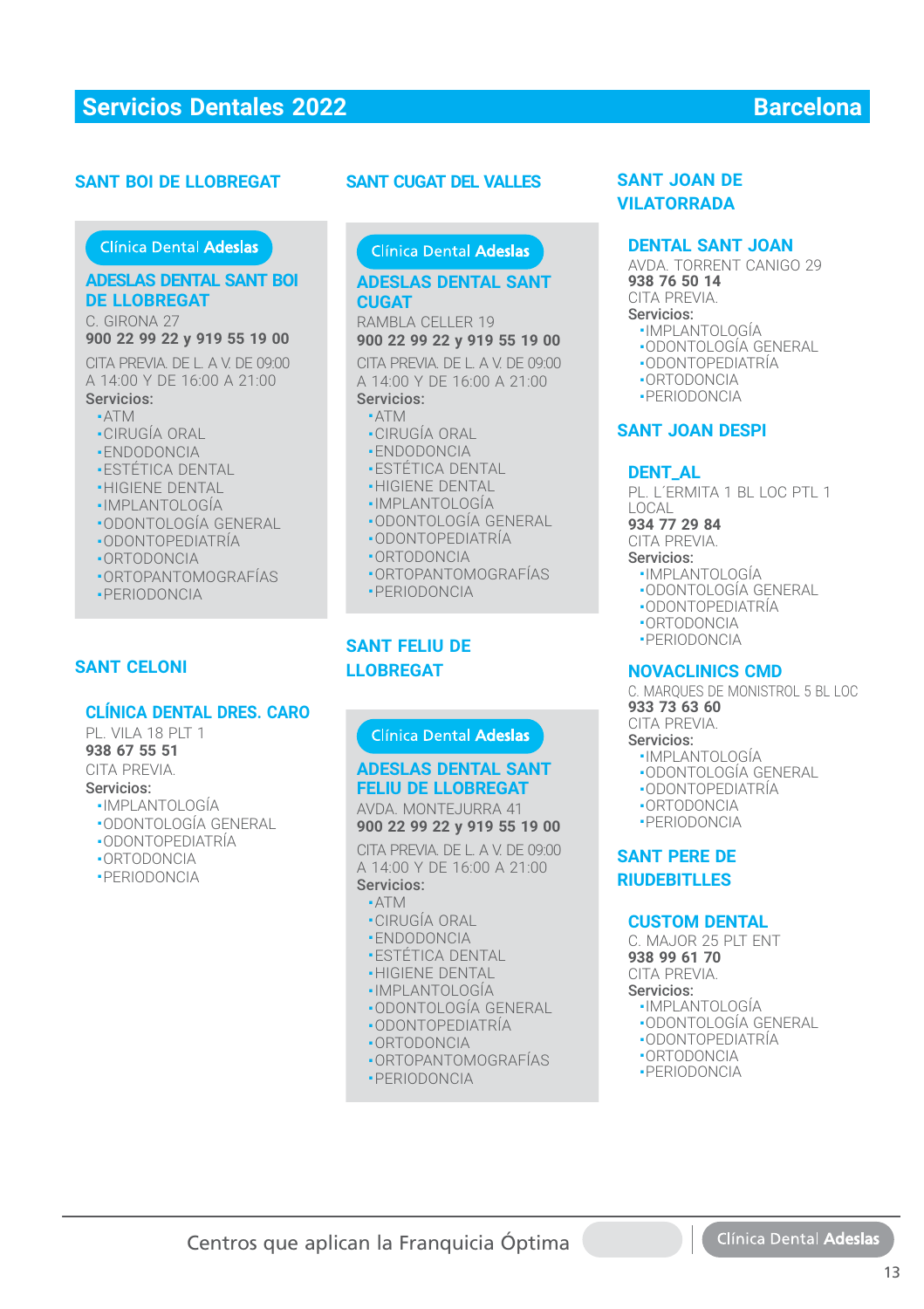### **SANT QUIRZE DEL VALLES**

#### **CLÍNICA SARLAT DENTAL**

AVDA. PAÏSOS CATALANS 9 BL E **937 21 93 01** CITA PREVIA. Servicios: ■ IMPLANTOLOGÍA ■ ODONTOLOGÍA GENERAL

- ODONTOPEDIATRÍA
- PERIODONCIA

### **SANT VICENÇ DELS HORTS**

### **DR. VIDAL GARCIA, FRANCISCO PABLO**

C. GIRONA 1 PLT BJ **936 56 54 51** CITA PREVIA. Servicios: ■ IMPLANTOLOGÍA

- ODONTOLOGÍA GENERAL ■ ODONTOPEDIATRÍA
- 
- PERIODONCIA

### **SANTA COLOMA DE GRAMENET**

#### Clínica Dental Adeslas

# **ADESLAS DENTAL SANTA ADESLAS DENTAL SANTA COLOMA DE GRAMENET COLOMA DE GRAMENET**

#### C. SANT CARLES 59 C. SANT CARLES 59**900 22 99 22 y 919 55 19 00 900 22 99 22 y 919 55 19 00**

CITA PREVIA. DE L. A V. DE 09:00 CITA PREVIA. DE L. A V. DE 09:00 A 14:00 Y DE 16:00 A 21:00 A 14:00 Y DE 16:00 A 21:00

#### Servicios: Servicios: ■ ATM ■ ATM

- CIRUGÍA ORAL CIRUGÍA ORAL
- ENDODONCIA ENDODONCIA
- ESTÉTICA DENTAL ESTÉTICA DENTAL
- •HIGIENE DENTĄL
- IMPLANTOLOGÍA IMPLANTOLOGÍA
- ODONTOLOGÍA GENERAL ODONTOLOGÍA GENERAL
- ODONTOPEDIATRÍA ODONTOPEDIATRÍA
- ORTODONCIA ORTODONCIA
- ORTOPANTOMOGRAFÍAS ORTOPANTOMOGRAFÍAS
- PERIODONCIA PERIODONCIA

#### **CENTRO MÉDICO CATALUNYA**

AVDA. FRANCESC MACIA 9 **933 85 75 11** CITA PREVIA. Servicios:

- IMPLANTOLOGÍA
- ODONTOLOGÍA GENERAL ■ ODONTOPEDIATRÍA
- 
- ORTODONCIA
- PERIODONCIA

# **SANTA MARGARIDA DE MONTBU**

### **CENTRO DENTAL MONTBUI**

CTA, VALLS 28 PIT 1 PTA 2 **938 06 84 54** CITA PREVIA. Servicios:

- IMPLANTOLOGÍA
- ODONTOLOGÍA GENERAL
- ODONTOPEDIATRÍA
- ORTODONCIA
- PERIODONCIA

### **SANTA PERPETUA DE MOGODA**

#### **DR. BIOSCA MORENO, JOSÉ RAMÓN**

C. GENIS SALA 1 PLT BJ **935 60 47 16** CITA PREVIA. Servicios:

■ IMPLANTOLOGÍA

- ODONTOLOGÍA GENERAL
- ODONTOPEDIATRÍA
- PERIODONCIA

#### **CLÍNICA JAREÑO CUADROS**

P°. FLORIDA 33 PLT 1 **935 44 85 58** CITA PREVIA. Servicios:

- IMPLANTOLOGÍA
- ODONTOLOGÍA GENERAL
- ORTODONCIA
- PERIODONCIA

# **Barcelona Servicios Dentales 2022**

#### **SENTMENAT**

#### **DENTAL SENTMENAT.**

Pº. ANSELM CLAVE 81 **937 15 42 67**

CITA PREVIA. Servicios:

- 
- IMPLANTOLOGÍA
- ODONTOLOGÍA GENERAL
- ODONTOPEDIATRÍA
- PERIODONCIA

#### **SITGES**

#### **CLINICA BALUST ODONTOLEGS**

C. EUROPA 10 PLT BX

**938 11 35 63**

CITA PREVIA.

- Servicios:
	- IMPLANTOLOGÍA
	- ODONTOLOGÍA GENERAL
	- ODONTOPEDIATRÍA
	- PERIODONCIA

## **DENTAMAR CLÍNICA DENTAL**

C. SANT BARTOMEU 9 **938 11 48 49**

CITA PREVIA.

- Servicios:
- IMPLANTOLOGÍA
- ODONTOLOGÍA GENERAL
- ODONTOPEDIATRÍA
- ORTODONCIA
- PERIODONCIA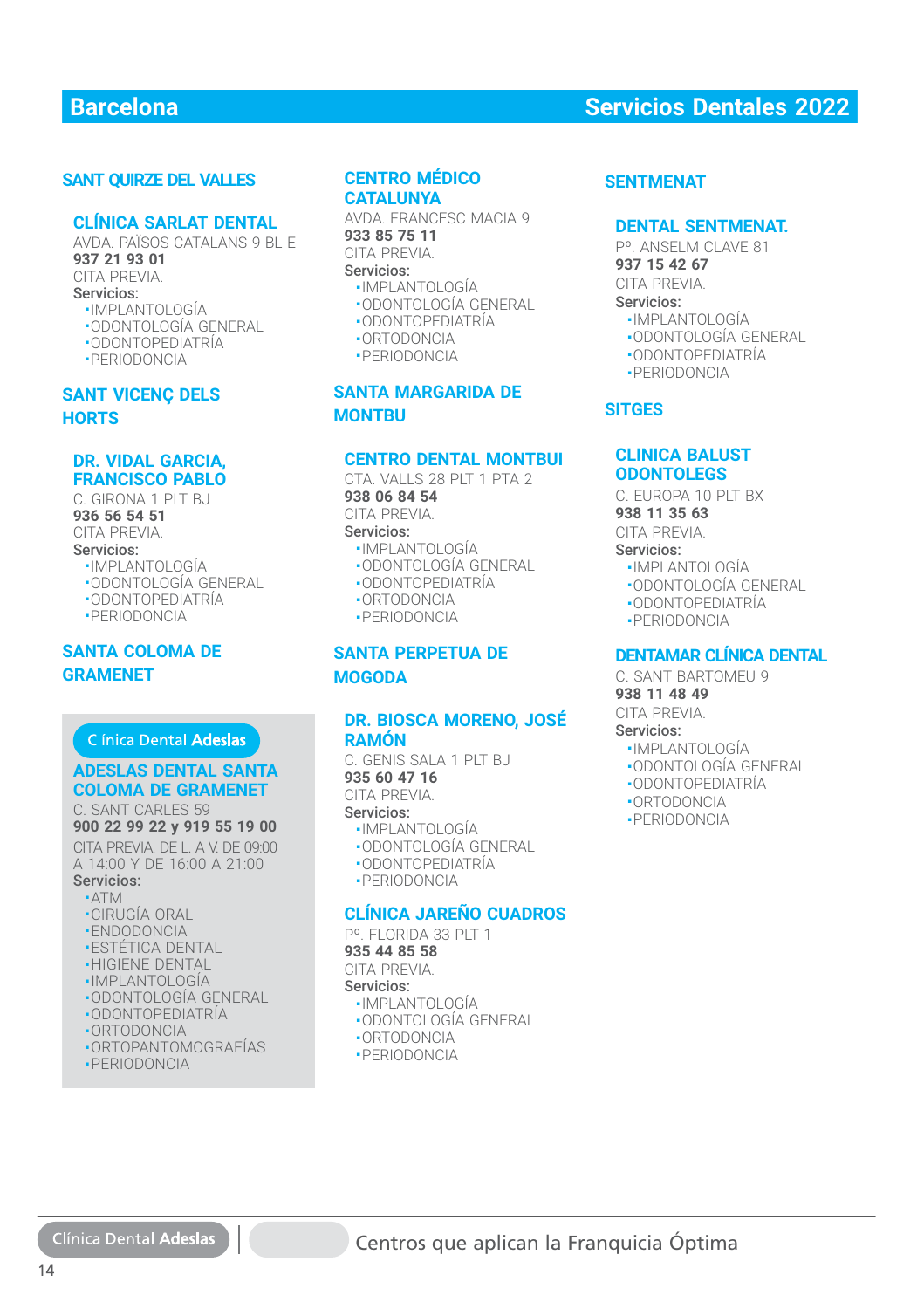### **TERRASSA**

### Clínica Dental Adeslas

#### **ADESLAS DENTAL TERRASSA**

Pº. VAPOR GRAN 43 **900 22 99 22 y 919 55 19 00 900 22 99 22 y 919 55 19 00**

CITA PREVIA. DE L. A V. DE 09:00 A 14:00 Y DE 16:00 A 21:00 Servicios: Servicios:

- ATM ■
- CIRUGÍA ORAL
- ENDODONCIA
- **-ESTÉTICA DENTAL**
- HIGIENE DENTAL
- IMPLANTOLOGÍA IMPLANTOLOGÍA
- ODONTOLOGÍA GENERAL ■ODONTOLOGÍA GENERAL
- ODONTOPEDIATRÍA
- ORTODONCIA
- ORTOPANTOMOGRAFÍAS
- PERIODONCIA

#### **CENTRO MÉDICO NAYADE**

Pº. VINT-I-DOS DE JULIOL 155 BL LOC PTL C

#### **937 88 72 37**

CITA PREVIA. Servicios:

### ■ IMPLANTOLOGÍA

- ODONTOLOGÍA GENERAL
- ODONTOPEDIATRÍA
- ORTODONCIA
- PERIODONCIA
- 

# **TONA**

#### **TONA DENTAL**

PL. HOSTAL 3 LOCAL **938 87 18 03** CITA PREVIA. Servicios: ■ IMPLANTOLOGÍA

- ODONTOLOGÍA GENERAL
- ODONTOPEDIATRÍA
- ORTODONCIA
- PERIODONCIA

### **TORDERA**

### **DR. CONCELLON RODRÍGUEZ, JUAN ANTONIO**

C. SANT ANTONI 3 PLT 1 **937 64 14 50** CITA PREVIA. Servicios: **READ CONTENTAL CONFIDENTIAL CONTENTAL CONFIDENTIAL**<br>
CREAD ANTONION SPLET 1<br>
SAME ANTONION SPLET AND CONFIDENT SPACE CONFIDENT ANTONION CONFIDENTIAL<br>
IMPLANTIAL CONFIDENCIAL<br>
CONFIDENTIAL CONFIDENCIAL<br>
CONFIDENTIAL CONFID

- IMPLANTOLOGÍA
- ODONTOLOGÍA GENERAL
- ORTODONCIA
- PERIODONCIA

#### **VALLIRANA**

#### **CLINICA DENTAL PUIG & BALDRICH**

C. MAJOR 283 PLT BX **936 83 38 73**

#### CITA PREVIA.

#### Servicios:

- IMPLANTOLOGÍA
- ODONTOLOGÍA GENERAL
- ODONTOPEDIATRÍA
- PERIODONCIA

#### **VIC**

#### **ADESLAS DENTAL VIC ADESLAS DENTAL VIC**

C. BISBE MORGADES 39 **900 22 99 22 y 919 55 19 00**

CITA PREVIA. DE L. A V. DE 09:00 CITA PREVIA. DE L. A V. DE 09:00<br>A 14:00 Y DE 16:00 A 21:00

### Servicios: Servicios:

- ATM ■ATM■ CIRUGÍA ORAL ■CIRUGÍA ORAL
- ENDODONCIA ■
- **ESTÉTICA DENTAL**
- **-HIGIENE DENTAL**
- IMPLANTOLOGÍA
- ODONTOLOGÍA GENERAL
- ODONTOPEDIATRÍA
- ORTODONCIA
- ORTOPANTOMOGRAFÍAS
- PERIODONCIA

C. BISBE STRAUCH 16 **938 89 46 02** CITA PREVIA. Servicios:

# ■ IMPLANTOLOGÍA

- ODONTOLOGÍA GENERAL
- ORTODONCIA
- PERIODONCIA

#### **VILADECANS**

#### **VILADENTAL**

C. PABLO IGLESIAS 7 **936 58 52 34**

CITA PREVIA.

#### Servicios:

- IMPLANTOLOGÍA
- ODONTOLOGÍA GENERAL
- ODONTOPEDIATRÍA
- ORTODONCIA
- PERIODONCIA

#### **VILAFRANCA DEL PENEDES**

#### **ADESLAS DENTAL VILAFRANCA DEL PENEDES**

RAMBLA NOSTRA SENYORA 23 **900 22 99 22 y 919 55 19 00**

CITA PREVIA. DE L. A V. DE 09:00 A 14:00 Y DE 16:00 A 21:00 Servicios:

# ■ ATM ATM

- CIRUGÍA ORAL ■CIRUGÍA ORAL
- •ENDODONCIA
- ESTÉTICA DENTAL
- **-HIGIENE DENTAL**
- IMPLANTOLOGÍA
- ODONTOLOGÍA GENERAL
- ODONTOPEDIATRÍA
- ORTODONCIA
- ORTOPANTOMOGRAFÍAS
- PERIODONCIA

15